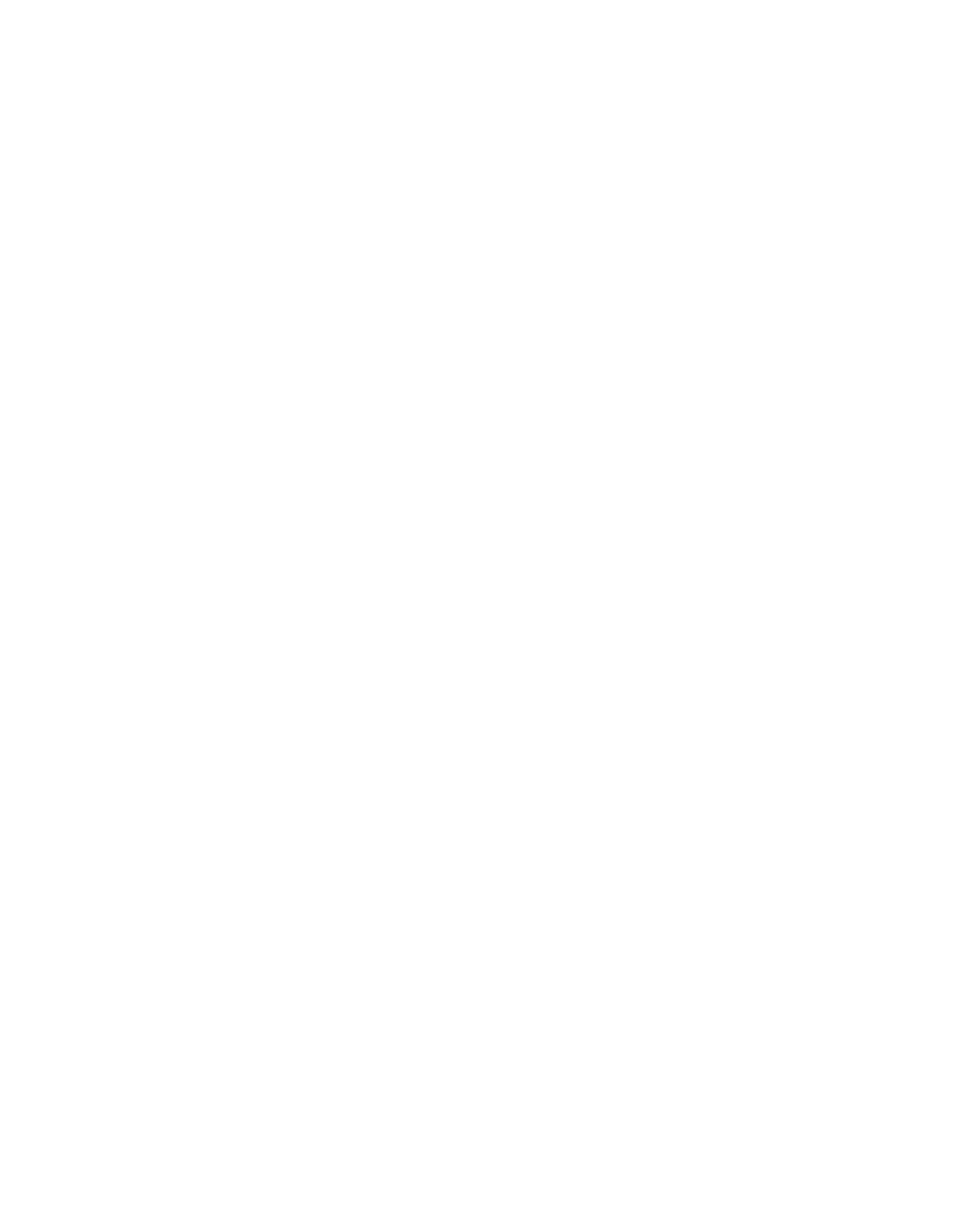# **Summary of Change**

KS SOP 600-8-22 dated 1 March 2005 Decorations, Awards and Honors

The printing of this UPDATE –

- Adds two new Kansas National Guard Ribbons:
	- o Strength Management Ribbon
	- o Homeland Defense Service Ribbon
- Establishes Colonel level commanders as approving authority for the Strength Management Ribbon and publication of certificate.
- Replaces the KSARNG Form 38 with two forms:
	- o KSARNG Form 638 for Federal Service Awards
	- o KSARNG Form 639 for State Service Awards
- Changes the method of submission for awards and streamlines the process by allowing for electronic transmission of documents.
- Aligns Kansas Awards with Federal awards at appropriate command levels and assigns equivalent EPS points.
- Establishes policy that authorizes the wear of awards from other states.
- Establishes policy for processing of retirement awards and certificates.
- Establishes policy for the distribution of awards certificates and orders.
- Removes any references to the NGAKS Policy for awards.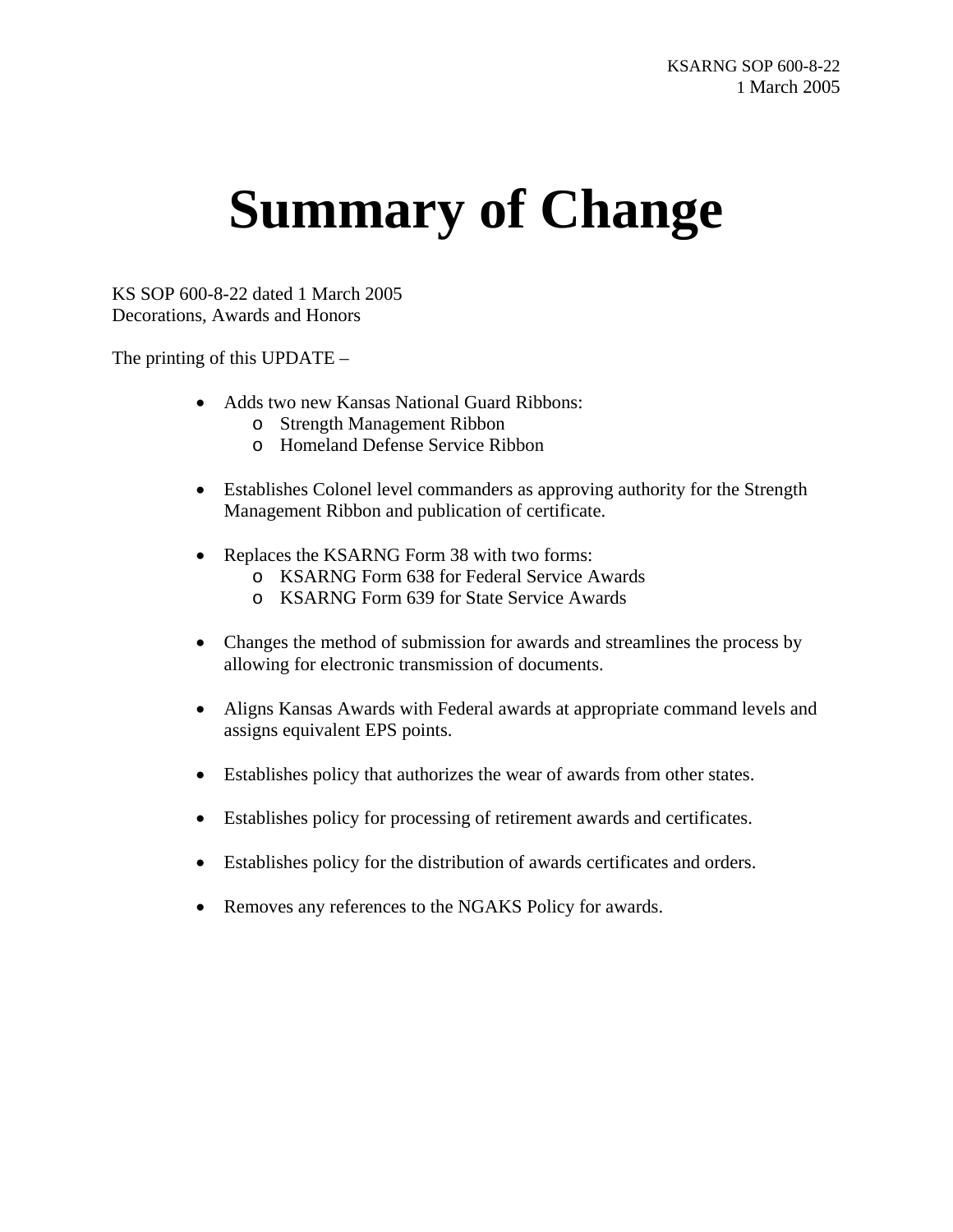**Headquarters, Kansas National Guard Topeka, Kansas 66611-1287 1 March 2005** 

# **Personnel – General Decorations, Awards, and Honors**

JONATHAN P. SMALL

By Order of the Adjutant General: **History.** This printing publishes a revision of this publication.

Brigadier General, KSARNG **Summary.** This publication implements policy Commander, KSARNG pertaining to issuance of decorations, awards, letters of appreciation and commendation to members of the Kansas Army National Guard not in Active Military Service.

> Proponent for this publication is the DCSPER. Users are invited to send comments and suggested improvements to The Adjutant General's Department, ATTN: AGKS- DCSPER, 2800 SW Topeka Blvd, Topeka, KS 66611-1298.

> > $\overline{\phantom{a}}$

# **TABLE OF CONTENTS CHAPTER I - FEDERAL DECORATIONS, AWARDS AND HONORS**

|                                                  | Paragraph | Page    |
|--------------------------------------------------|-----------|---------|
| Reference                                        | $1 - 1$   | $1 - 1$ |
| Policy                                           | $1 - 2$   | $1 - 1$ |
| Purpose                                          | $1 - 3$   | $1 - 1$ |
| <b>Federal Decorations</b>                       | $1 - 4$   | $1 - 1$ |
| <b>Award Recommendations</b>                     | $1 - 5$   | $1 - 1$ |
| Armed Forces Reserve Medal                       | $1-6$     | $1 - 1$ |
| Army Reserve Components Achievement Medal        | $1 - 7$   | $1 - 1$ |
| Letters of Commendation and Appreciation         | $1 - 8$   | $1-2$   |
| <b>Aircraft Crewman Badges</b>                   | $1-9$     | $1 - 2$ |
| NCO Professional Development Ribbon and Numerals | $1 - 10$  | $1-2$   |

\*This SOP supersedes KS SOP 600-8-22 dated 1 November 1999.

ERIC C. PECK

COL, GS, KSARNG Chief of Staff **Distribution:** A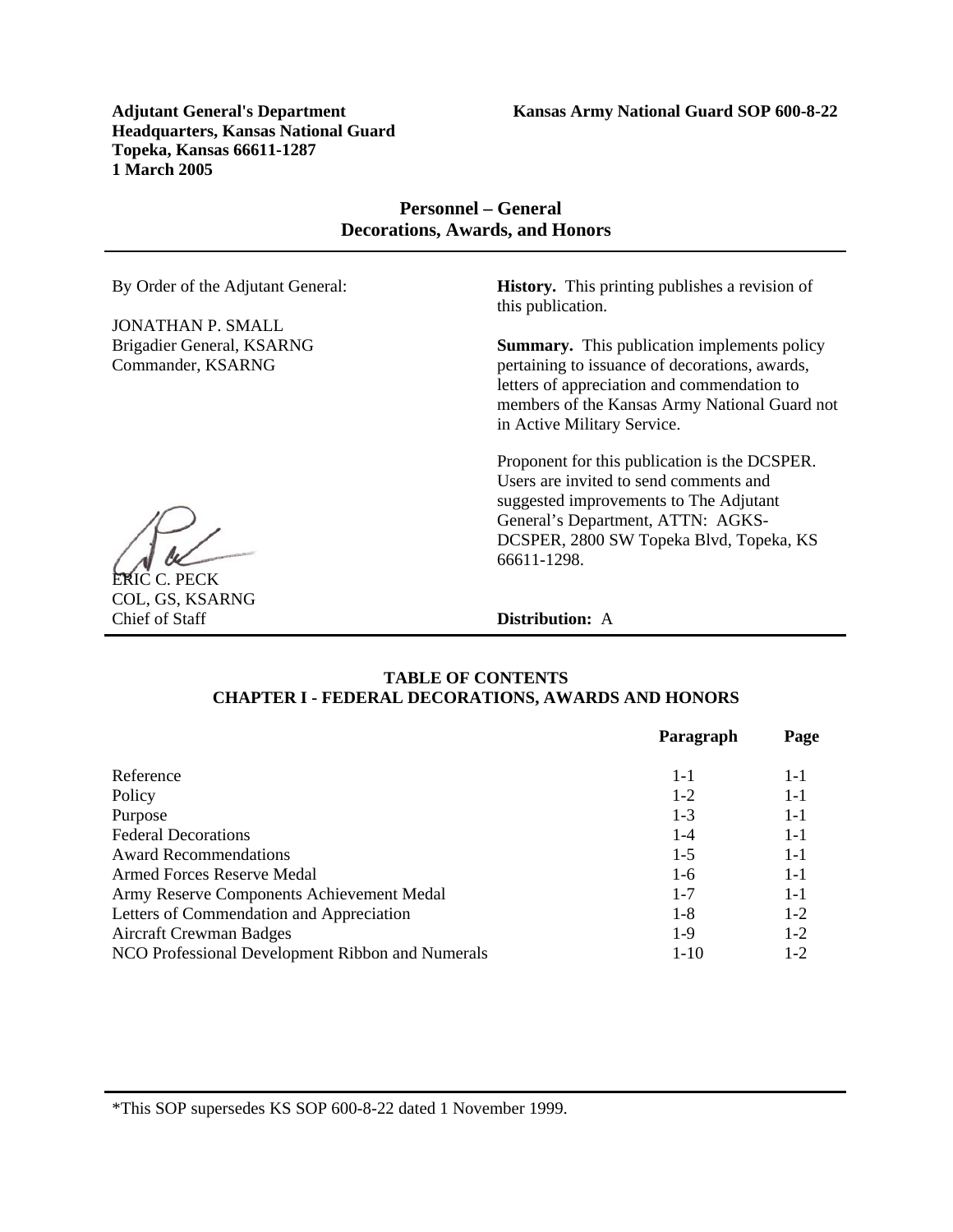# KSARNG SOP 600-8-22 1 March 2005

# **CHAPTER II - KANSAS ARMY NATIONAL GUARD STATE AWARDS AND DECORATIONS**

|                                                       | Paragraph | Page     |
|-------------------------------------------------------|-----------|----------|
| General                                               | $2 - 1$   | $2 - 1$  |
| Policies                                              | $2 - 2$   | $2 - 1$  |
| Kansas National Guard Medal of Excellence             | $2 - 3$   | $2 - 2$  |
| Kansas National Guard Distinguished Service Medal     | $2 - 4$   | $2 - 3$  |
| Kansas National Guard Meritorious Service Ribbon      | $2 - 5$   | $2 - 3$  |
| Kansas National Guard Commendation Ribbon             | $2-6$     | $2 - 4$  |
| Kansas National Guard Strength Management Ribbon      | $2 - 7$   | $2 - 5$  |
| Kansas National Guard Achievement Ribbon              | $2 - 8$   | $2 - 5$  |
| <b>KNG State Emergency Duty Service Ribbon</b>        | $2-9$     | $2-6$    |
| Kansas National Guard Homeland Defense Service Ribbon | $2 - 10$  | $2 - 6$  |
| Kansas State Counter-Drug Service Ribbon              | $2 - 11$  | $2 - 7$  |
| Kansas National Guard Service Medal                   | $2 - 12$  | $2 - 7$  |
| The Adjutant General's Staff Identification Badge     | $2 - 13$  | $2 - 8$  |
| The Adjutant General's Ceremonial Platoon Badge       | $2 - 14$  | $2-9$    |
| Order of Precedence and Authorized Abbreviations      | $2 - 15$  | $2 - 10$ |

# **CHAPTER III – CERTIFICATES**

| Policy                                         | $3-1$ | $3-1$ |
|------------------------------------------------|-------|-------|
| Purpose                                        | $3-2$ | $3-1$ |
| 100% Drill Attendance Certificate              | $3-3$ | $3-1$ |
| Certificate of Enlistment                      | $3-4$ | $3-1$ |
| Certificate of Enlistment Extension            | $3-5$ | $3-2$ |
| Certificate of Appreciation (Employer Support) | $3-6$ | $3-2$ |

# **CHAPTER IV – ORGANIZATIONAL MEDALIONS**

| Purpose           | $4-$    | $4 - 1$ |
|-------------------|---------|---------|
| Scope             | 4-2     | 4-1     |
| Applicability     | $4 - 3$ | $4 - 1$ |
| Commander's Coins | 4-4     | 4-1     |

### **CHAPTER V – KANSAS NATIONAL GUARD YOUNG HERO AWARD**

| Purpose                      | $5-1$   | $5 - 1$ |
|------------------------------|---------|---------|
| Applicability                | $5-2$   | $5-1$   |
| Objectives                   | $5-3$   | $5 - 1$ |
| Eligibility Criteria         | $5 - 4$ | $5 - 1$ |
| <b>Nomination Procedures</b> | $5-5$   | $5-1$   |
| Responsibilities             | $5-6$   | $5 - 2$ |
| Award                        | $5 - 7$ | $5-3$   |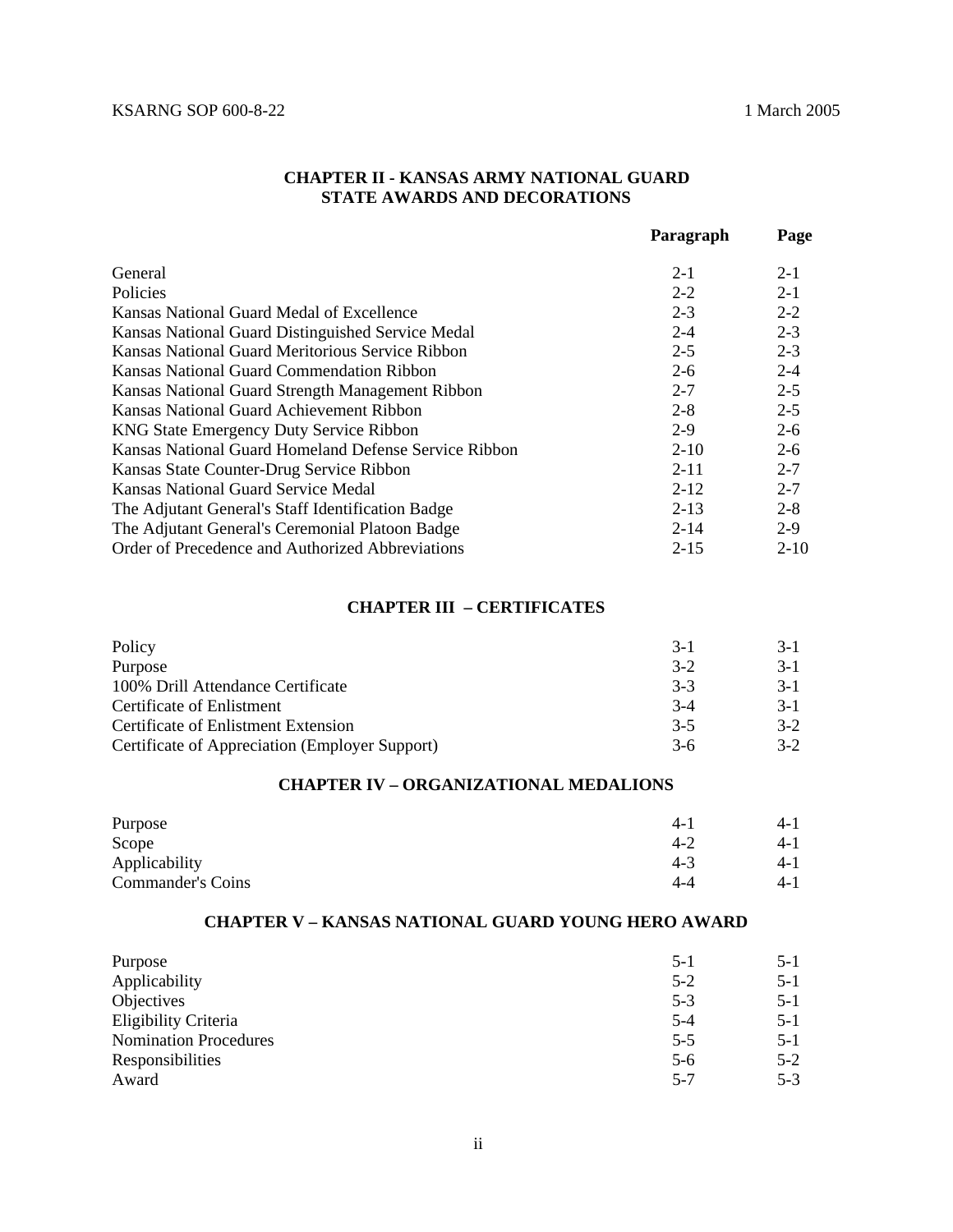#### KSARNG SOP 600-8-22 1 March 2005

|                                             | Paragraph | Page  |
|---------------------------------------------|-----------|-------|
| <b>Presentation Procedure</b>               | 5-8       | $5-3$ |
| Point of Contact                            | $5-9$     | $5-3$ |
| Sample Memorandum for KSNG Young Hero Award |           |       |

# **CHAPTER VI - BEST INDIVIDUAL SOLDIER (BIS) NONCOMMISSIONED OFFICER (NCO) AND OUTSTANDING OFFICER OF THE YEAR PROGRAM (ARMY)**

| Purpose                          | $6-1$   | $6-1$   |
|----------------------------------|---------|---------|
| General                          | $6 - 2$ | $6-1$   |
| Objective                        | $6 - 3$ | $6-1$   |
| Responsibilities                 | $6-4$   | $6-1$   |
| <b>Recommendation Procedures</b> | $6 - 5$ | $6-2$   |
| <b>Board Administration</b>      | $6 - 6$ | $6 - 3$ |
| <b>Recognition of Selectee</b>   | $6 - 7$ | $6 - 3$ |
| Funding                          | $6-8$   | $6 - 3$ |

#### **CHAPTER VII - FAMILY AWARDS PROGRAM**

| Purpose                          | $7 - 1$ | $7-1$   |
|----------------------------------|---------|---------|
| Applicability                    | $7 - 2$ | $7 - 1$ |
| Awards                           | $7-3$   | $7-1$   |
| Presentation                     | 7-4     | $7 - 1$ |
| <b>Administrative Procedures</b> | $7-5$   | $7-2$   |

# **CHAPTER VIII – RETIREMENT AWARDS AND HONORS**

| Purpose                          | 8-1   | 8-1   |
|----------------------------------|-------|-------|
| Applicability                    | $8-2$ | $8-1$ |
| Responsibility                   | $8-3$ | $8-1$ |
| Awards and Honors                | $8-4$ | $8-1$ |
| Presentation                     | $8-5$ | 8-1   |
| <b>Administrative Procedures</b> | 8-6   | $8-2$ |

# **CHAPTER IV – DISTRIBUTION OF AWARDS DOCUMENTS**

| Purpose                                        | $9-1$   | $9-1$ |
|------------------------------------------------|---------|-------|
| Responsibility                                 | $9 - 2$ | $9-1$ |
| Distribution of Awards Orders and Certificates | $9-3$   | $9-1$ |
| Awards from other organizations                | $9-4$   | $9-1$ |
| Posthumous awards                              | $9-5$   | $9-1$ |

## **APPENDIXES**

| Appendix A: KSARNG Form 638      | $A-1$ |
|----------------------------------|-------|
| Appendix B: KSARNG Form 639      | $B-1$ |
| Appendix C: Ribbon Display Chart | $C-1$ |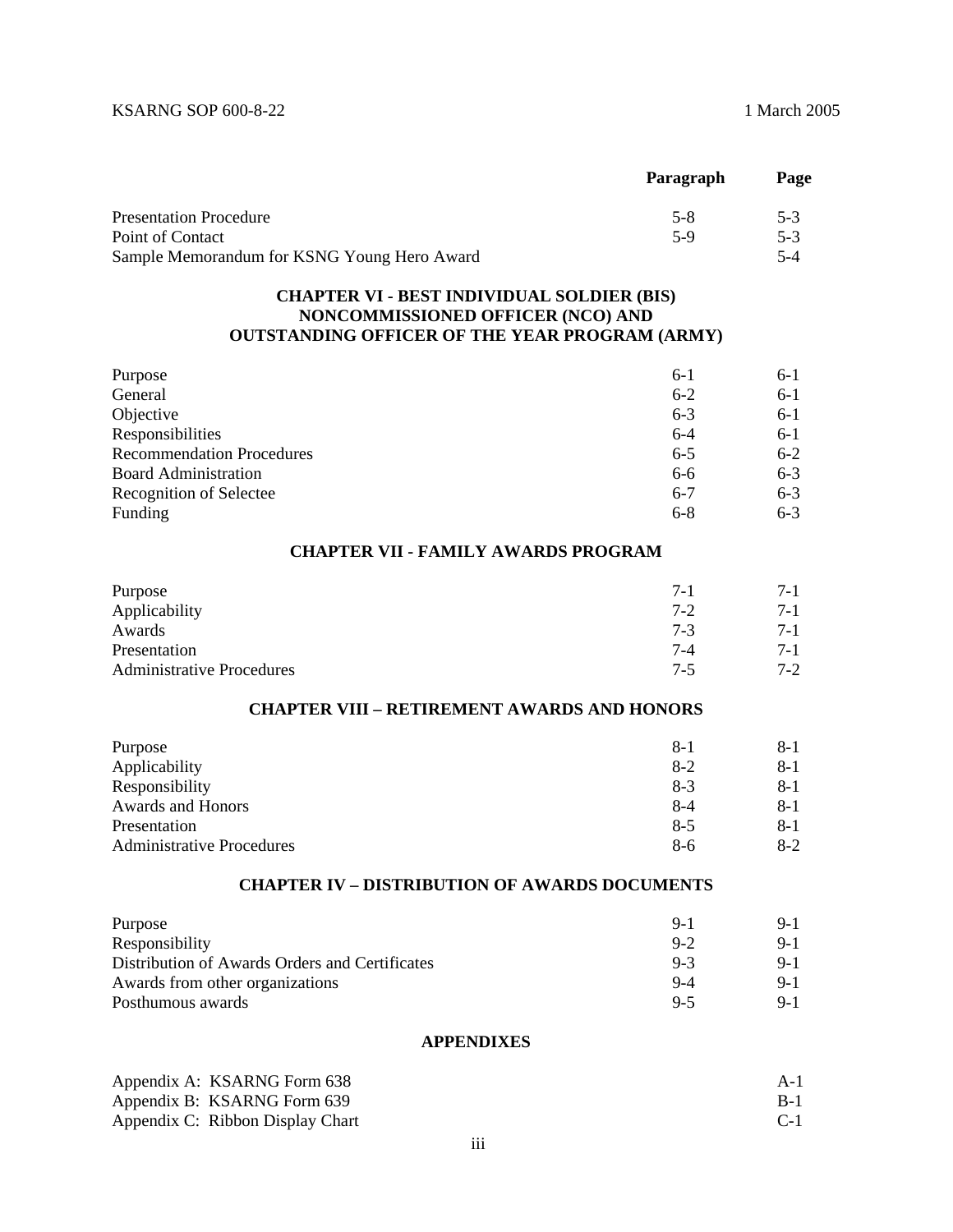## **CHAPTER I FEDERAL DECORATIONS, AWARDS AND HONORS**

### **1-1. Reference.** AR 600-8-22.

**1-2. Policy.** The above regulation applies to the Kansas Army National Guard. Commanders will emphasize the awards program to all assigned officers, warrant officers and supervisory enlisted personnel. Timely recognition is afforded deserving Soldiers for outstanding service and singular acts of merit or achievement relating to military duty.

**1-3. Purpose.** This SOP provides supplemental guidance to all Kansas Army National Guard personnel concerning the issuance of awards, decorations, letters of commendation, appreciation/service recognition certificates.

**1-4. Federal Decorations.** Soldiers of the Kansas Army National Guard are eligible for Federal awards as per AR 600-8-22.

# **1-5. Award Recommendations.**

 a. Recommendations for Federal awards are made using DA Form 638 (Recommendation for Award). Prepare in accordance with AR 600-8-22, and these instructions. It is imperative that all documents submitted in connection with recommendations for awards are neatly written or typed, punctuated properly and that each recommendation meets award criteria.

 b. All recommendations for awards are addressed to the approving authority and will be forwarded through command channels. The approving authority for all awards is identified in Table 3-2 AR 600-8- 22. The approving authority will forward a completed copy of each DA Form 638 to AGKS-DCSPER-PSB and a copy to AGKS-PAO. After processing AGKS-DCSPER-SIB will forward the DA Form 638 to AGKS-DCSPER-PSB for posting to DA Form 2-1 and filing in the MPRJ.

c. All Federal medals and devices are acquired through the supply system.

**1-6. Army Reserve Components Achievement Medal.** Criteria for this award are listed in paragraph 4- 18, AR 600-8-22. The medal is administratively awarded and orders are not required. Submit KSARNG Form 638 showing award, appropriate device, and period of service for each individual to AGKS-DCSPER-SIB. After processing AGKS-DCSPER-SIB will forward award Form to AGKS-DCSPER-PSB for posting to DA Form 2-1. AGR enlisted Soldiers are not authorized this award per Para 4-15, AR 600-8-22.However, National Guard Bureau has authorized the Army Good Conduct Medal for Title 32 AGR Soldiers as per All States Log Number P97-0004, October 1996, Army Good Conduct Medal for title 32 Soldiers, pending update of AR 600-8-22.

**1-7. Armed Forces Reserve Medal.** Criteria for this award are listed in paragraph 5-7, AR 600-8-22. The medal is administratively awarded and orders are not required. Submit KSARNG Form 638 showing award, appropriate device, and period of service for each individual to AGKS-DCSPER-SIB. After processing, AGKS-DCSPER-SIB will forward award Form to AGKS-DCSPER-PSB for posting to DA Form 2-1.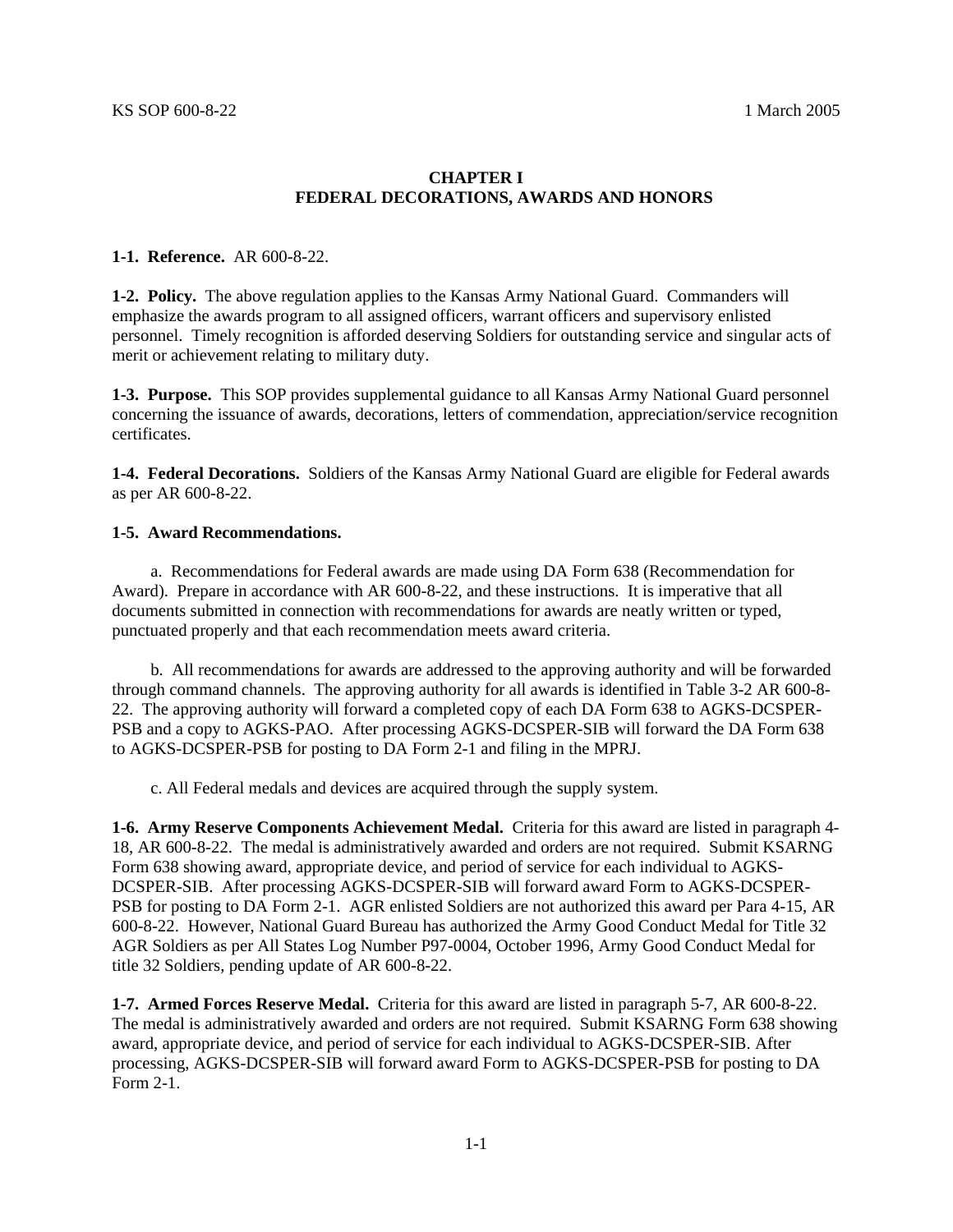**1-8. Letters of Commendation and Appreciation.** For individual and/or group acts of service for which there appears to be no suitable award, commanders are encouraged to prepare letters of commendation or appreciation. Distribution of such letters will include the original to the awardees, and a copy to AGKS-DCSPER-SIB. After processing AGKS-DCSPER-SIB will forward to AGKS-DCSPER-PSB for filing in the individual's MPRJ.

**1-9. Aircraft Crewman Badges.** Eligibility requirements for badges are set forth in paragraph 8-24 through 8-27, AR 600-8-22, and NGR 600-106. Approval authority is as follows:

 a. Aircraft Crewman Badge. Aircraft Crew Member Badge may be permanently awarded to Soldiers upon successful completion of formal advanced individual training (AIT) in career management field (CMF) 67 MOS, and to Soldiers who previously completed AIT in CMF 28 MOS. This includes Soldiers who graduated from AIT for MOS' in the 68 series. This badge is awarded by the USAAVNC.

 b. Master and Senior Aircraft Crewman Badge. Recommended by the commander and sent through the State Army Aviation Officer to AGKS-DCSPER-E, using NGB Form 24-2.

**1-10. NCO Professional Development Ribbon and Numerals.** Criteria for award are listed in paragraph 5-6, AR 600-8-22. Medal and/or numerals are administratively awarded and orders are not required. Medals and/or numerals are supplied by USP&FO for Kansas based upon requests.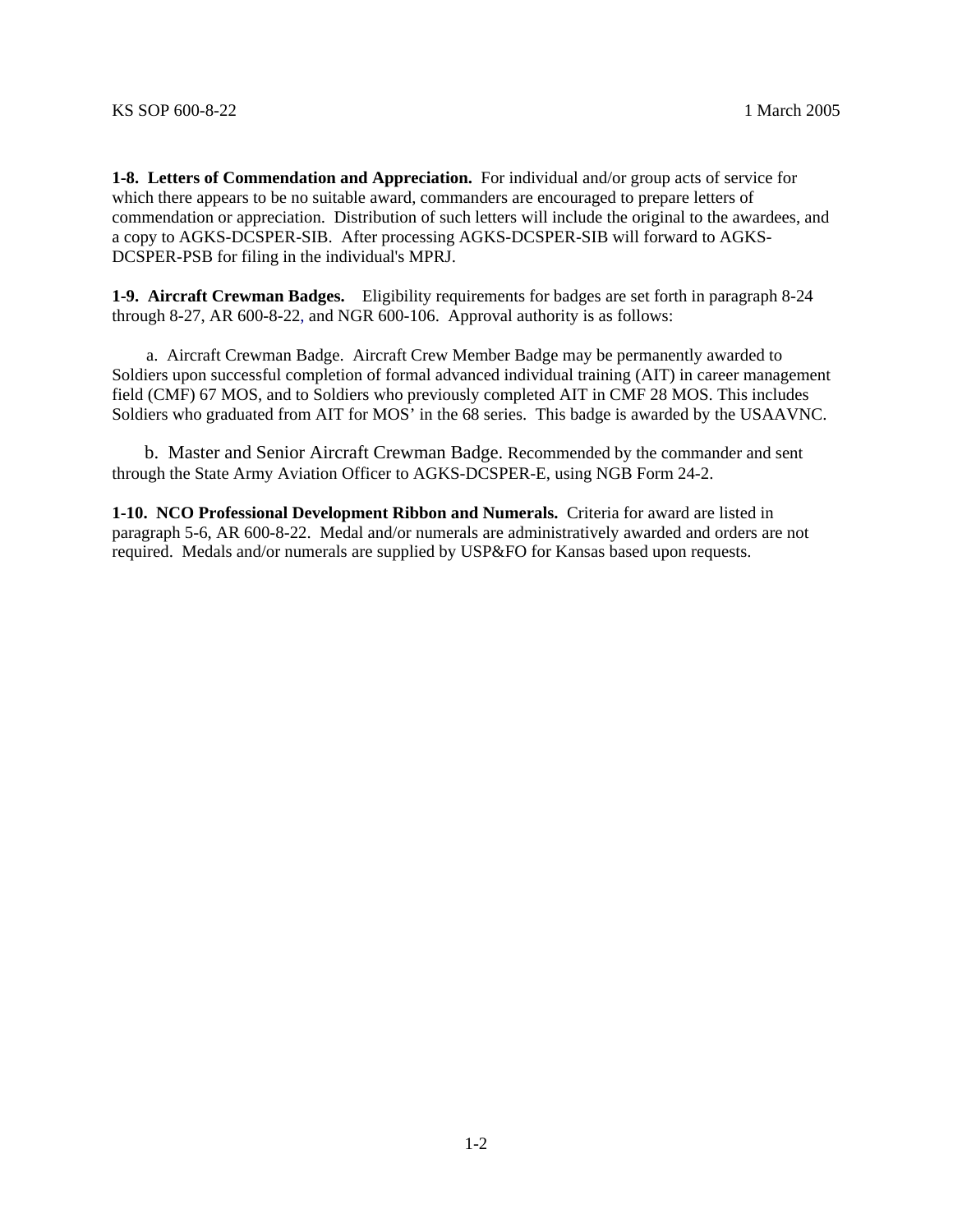# **CHAPTER II KANSAS ARMY NATIONAL GUARD STATE AWARDS AND DECORATIONS**

# **2-1. General.**

 a. The Kansas Army National Guard has established the following medals, service ribbons, appurtenances and decorations in order of precedence.

- (1) Kansas National Guard Medal of Excellence.
- (2) Kansas National Guard Distinguished Service Medal.
- (3) Kansas National Guard Meritorious Service Ribbon.
- (4) Kansas National Guard Commendation Ribbon.
- (5) Kansas National Guard Strength Management Ribbon.
- (6) Kansas National Guard Achievement Ribbon.
- (7) Kansas National Guard State Emergency Duty Service Ribbon.
- (8) Kansas National Guard Homeland Defense Service Ribbon.
- (9) Kansas State Counter-Drug Service Ribbon.
- (10) Kansas National Guard Service Medal.

 b. The Adjutant General's Staff identification Badge. This badge is worn by eligible officers of the Kansas Army National Guard as prescribed in paragraph 2-13 below.

 c. The Adjutant General's Ceremonial Platoon Badge of Honor. This badge is worn by eligible Solders of the Kansas Army National Guard as prescribed in paragraph 2-14 below.

**2-2. Policies.** The decorations and awards prescribed herein are for recognition of service or achievement by members of the Kansas Army National Guard. When properly utilized, decorations and awards are effective recognition for distinguished and meritorious service, and for heroic acts. They also act as incentives for greater effort, and are instrumental in developing and maintaining morale. State awards are issued to recognize the unique service to both the State of Kansas and the United States. The following policies encourage the achievement of these goals.

 a. It is the commander's responsibility to establish a formal awards program within the organization to assure utilization of the available awards and decorations for the enhancement of the Kansas National Guard program, promote esprit de corps and community cooperation.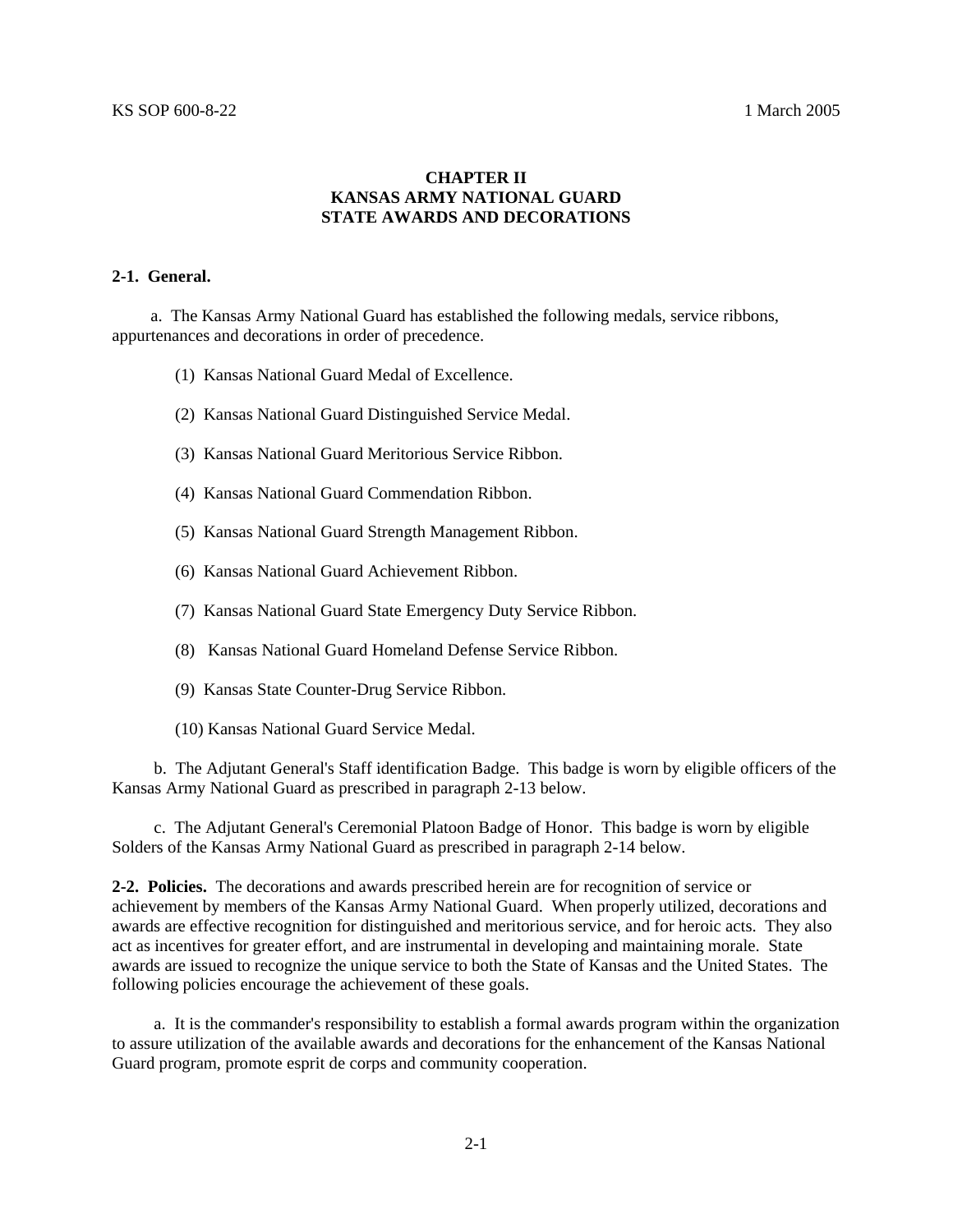b. Decorations or awards will be presented only to those eligible members whose entire service during the time of the distinguished act, achievement, or service has been honorable.

 c. In the event a Soldier who has distinguished him or herself dies before the granting of an award, a posthumous award will be made to the next of kin.

 d. These decorations and awards will in no way preclude the use of authorized active component decorations and awards. The intent of State awards is to recognize distinguished meritorious service and achievements of Soldiers who have the unique dual service responsibility to their State and Nation.

 e. Special consideration should be given to outstanding Soldiers whose achievements and service in Retention and Recruiting exceed the prescribed standards.

 f. Initial issue of these decorations and awards will be made by AGKS-DCSPER, accompanied by documents announcing the award. Replacement ribbons and devices for Soldiers of the Kansas Army National Guard must be purchased from personal funds.

 g. To be fully effective an award must be timely: therefore, a recommendation for any Kansas National Guard award will be prepared and submitted within 30 days.

 h. The presentation of medals and awards will be made in an appropriate ceremony during Annual Training periods, Inactive Duty Training periods, or other suitable occasions at the earliest opportunity. Maximum effort will be made to arrange for photographs and public news releases at these significant events.

 i. Exception to Paragraph 2-2h. The Governor, as Commander-in-Chief, or The Adjutant General of Kansas may present the Medal of Excellence and the Distinguished Service Medal with "V" device to a Kansas National Guard Soldier immediately following a conspicuously heroic act while on State emergency duty.

 j. Approving authorities must ensure that proper documentation is forwarded to AGKS-DCSPER-SIB. AGKS-DCSPER-SIB will forward the documents to AGKS-DCSPER-PSB for placement in the individuals Official Military Personnel File. The award of each decoration and badge and the authority to wear them will be recorded on the Soldier's DA Form 2-1.

 k. State decorations will be worn below all Federal ribbons, medals and foreign decorations. Medals may be worn on dress uniforms. Ribbons are worn in order of precedence on uniforms as authorized by AR 600-8-22 for Federal awards and paragraph 2-15 for State awards.

 l. Awards from other states are authorized for wear; however, AGKS-DCSPER-SIB does not load them into the database because there is not a common data element code nor are EPS points awarded for other State's awards.

**2-3. Kansas National Guard Medal of Excellence.** After 1 October 1995, the Kansas National Guard Medal of Excellence with certificate/citation may be awarded to any Soldier of the Kansas Army National Guard, Civilians, former members of the Kansas National Guard, and State or Federal public officials. Public officials include, but are not limited to senators, representatives, and congressional aides and staff employees. The recipient must distinguish himself/herself for clearly exceptionally meritorious service in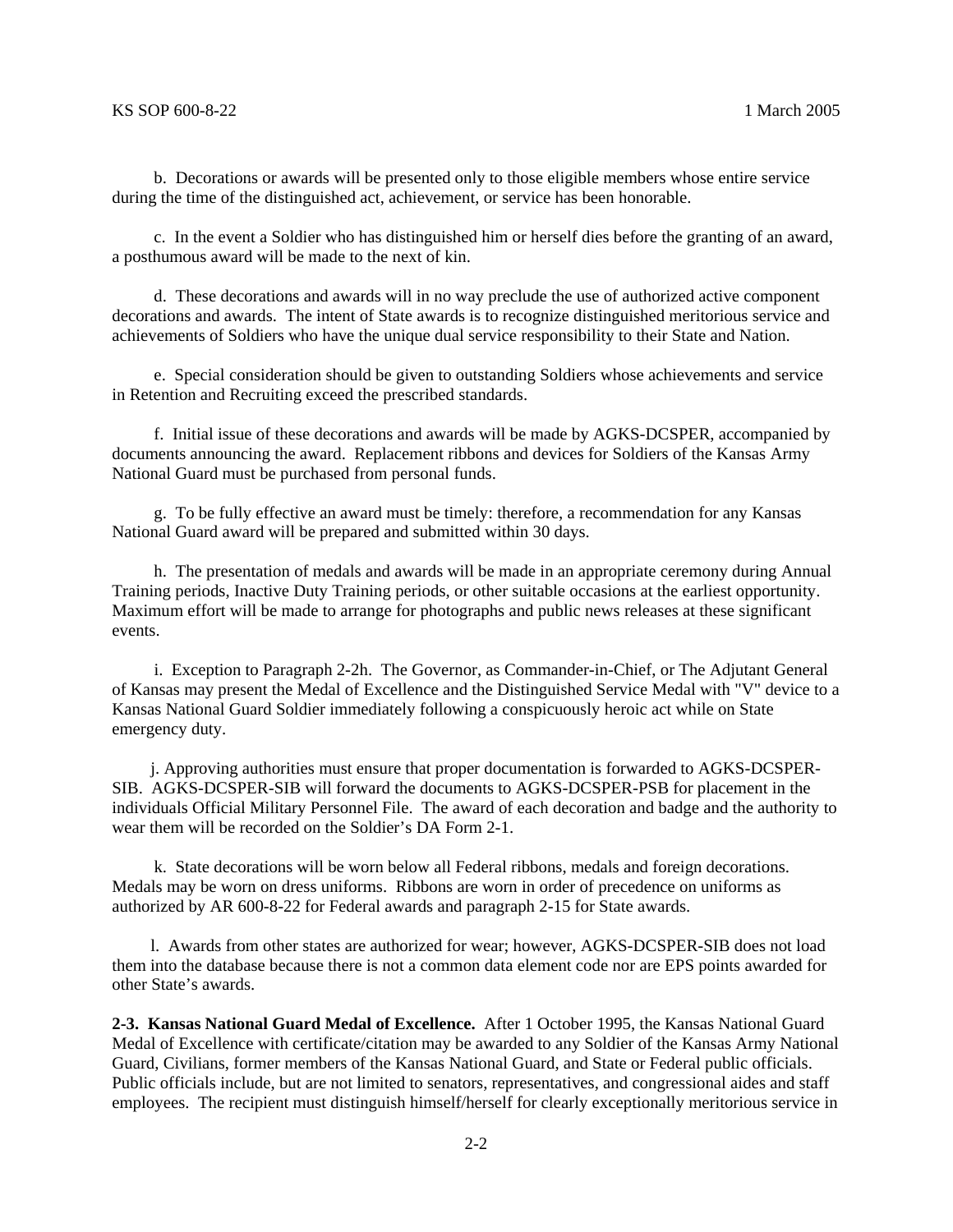a duty of great responsibility, exceptionally significant public service or acts of heroism, valor or bravery, performed under circumstances of personal hazard or danger and the voluntary risks of life. Awards are not made solely on the basis of having saved a human life.

 a. Subsequent Awards. A bronze oak leaf cluster is presented for the second and subsequent awards. A silver oak leaf cluster is worn in lieu of five bronze oak leaf clusters. A "V" device is authorized when the decoration is awarded for heroism.

 b. Description. Ribbon consists of (from left to right) a 3/8 inch royal blue section, a 5/8 inch white section and a 3/8 inch royal blue section. Medallion design consists of a 2 3/8-inch diameter medal with nine  $3/8$  inch inverted royal blue triangles attached to a 2 inch diameter circle. The circle is inscribed with " Kansas National Guard Medal of Excellence" over white background. The "Great Seal of the State of Kansas" coin is centered with the inscription encircled around it.

 c. Method of Submission. Letter of recommendation is endorsed by commanders through channels to AGKS-DCSPER for action by The Adjutant General of Kansas, who is the final approving authority.

d. The Governor, or in his/her absence, The Adjutant General, will present this award.

e. KSNGMOEX EPS points awarded value is 35 points.

**2-4. Kansas National Guard Distinguished Service Medal.** After 1 July 1979, the Kansas National Guard Distinguished Service Medal with certificate/citation may be awarded to any Soldier of the Kansas National Guard who distinguishes himself/herself by heroic achievement or exceptional meritorious service. Superior performance of normal duties will not alone justify the award of this decoration. Awards are made for acts of heroism, valor or bravery, performed under circumstances of personal hazard or danger and the voluntary risk of life. Awards may be made solely on the basis of having saved a human life.

 a. Subsequent Awards. A bronze oak leaf cluster is presented for the second and subsequent awards. A silver oak leaf cluster is worn in lieu of five bronze oak leaf clusters. A "V" device is authorized when the decoration is awarded for heroism.

 b. Description. Ribbon design consists of (from left to right) a 1/4 inch red section, a 1/8 inch white section, a  $1/4$  inch blue section, a  $1/8$  inch white section, a  $1/4$  inch blue section, a  $1/8$  inch white section and a 1/4 inch red section. Medallion design consists of a 1 5/8 inch diameter bronze medal of the Great Seal of the State of Kansas, superimposed on a sunflower.

 c. Method of Submission. Letter of recommendation is endorsed by the commanders through channels to AGKS-DCSPER for action by The Adjutant General of Kansas, who is the final approving authority.

d. The Governor or, in his/her absence, The Adjutant General will present this award.

e. KSNGDSMD EPS points awarded value is 30 points.

**2-5. Kansas National Guard Meritorious Service Ribbon.** After 1 July 1979, the Kansas National Guard Meritorious Service Ribbon with certificate/citation may be presented to each person who, while a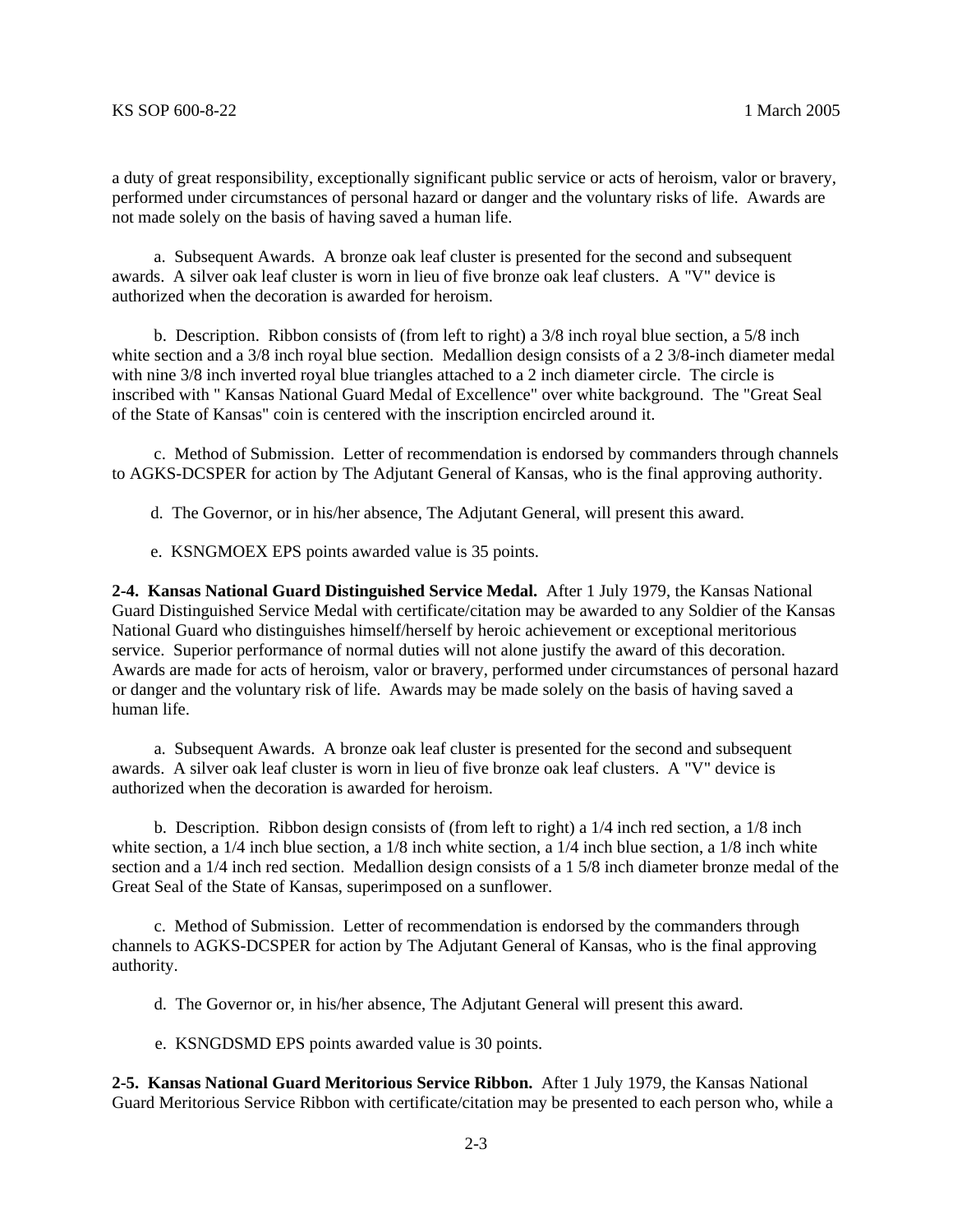member of the Kansas National Guard, performs a single act or has a period of meritorious service that furthers the interest and welfare of the Kansas National Guard. The performance must have been such that it clearly places the candidate above his/her peers. The performance must have been such as to merit recognition of individuals for achievement, valor, or service rendered in a clearly outstanding manner. Performance of duties normal to the grade, branch, specialty, or assignment and experience of an individual is not an adequate basis for this award. Specific meritorious achievement in retention and/or recruiting may be considered as follows:

 a. Significant achievement in retention of assigned personnel by any member of the Kansas National Guard. Assigned or additional duty through innovative approaches and exceptional programs should be considered, but the performance should be compared with other individuals in similar positions and not members of units whose responsibility in retention is inherent in his/her primary job.

 b. An award may be presented for meritorious acts or achievement in support of State recruiting activities if completely justified in the context of this award.

 c. Soldiers who of the Kansas National Guard may be presented the award if they personally influence at least ten (10) enlistments/reenlistments in a fiscal year.

 d. Full time recruiting force members exceeding assigned objectives for any six consecutive months should be considered for this award.

 e. Subsequent Awards. A bronze oak leaf cluster will be presented for the second and subsequent awards. A silver oak leaf cluster may be worn in lieu of five bronze leaf clusters. A "V" device will be authorized when the decoration is awarded for heroism.

 f. Description. Ribbon design will consist of (from left to right) a 5/8 inch red section, a 1/8 inch white section, and a 5/8 inch red section. There is no medallion for this award.

 g. Method of Submission. A letter of recommendation submitted through the chain of command to the first general officer for approval.

h. KSNGMSRB EPS points awarded value is 25 points.

**2-6. Kansas National Guard Commendation Ribbon.** After 1 March 1997, the Kansas National Guard Commendation Ribbon with certificate/ citation may be presented to any Soldier in a military status who performs a single act or period of meritorious service that furthers the interest and welfare of his/her unit. The performance must clearly place the candidate above his/her peers. Approval authority is a Colonel level commander.

 a. The performance must merit recognition of individuals for achievement, valor, or service rendered which are of a lesser degree than required for award of the Kansas National Guard Meritorious Service Ribbon.

 b. Subsequent Awards. A bronze oak leaf cluster is presented for the second and subsequent awards. A silver oak leaf cluster is worn in lieu of five bronze oak leaf clusters. A "V" device is authorized when the decoration is awarded for heroism.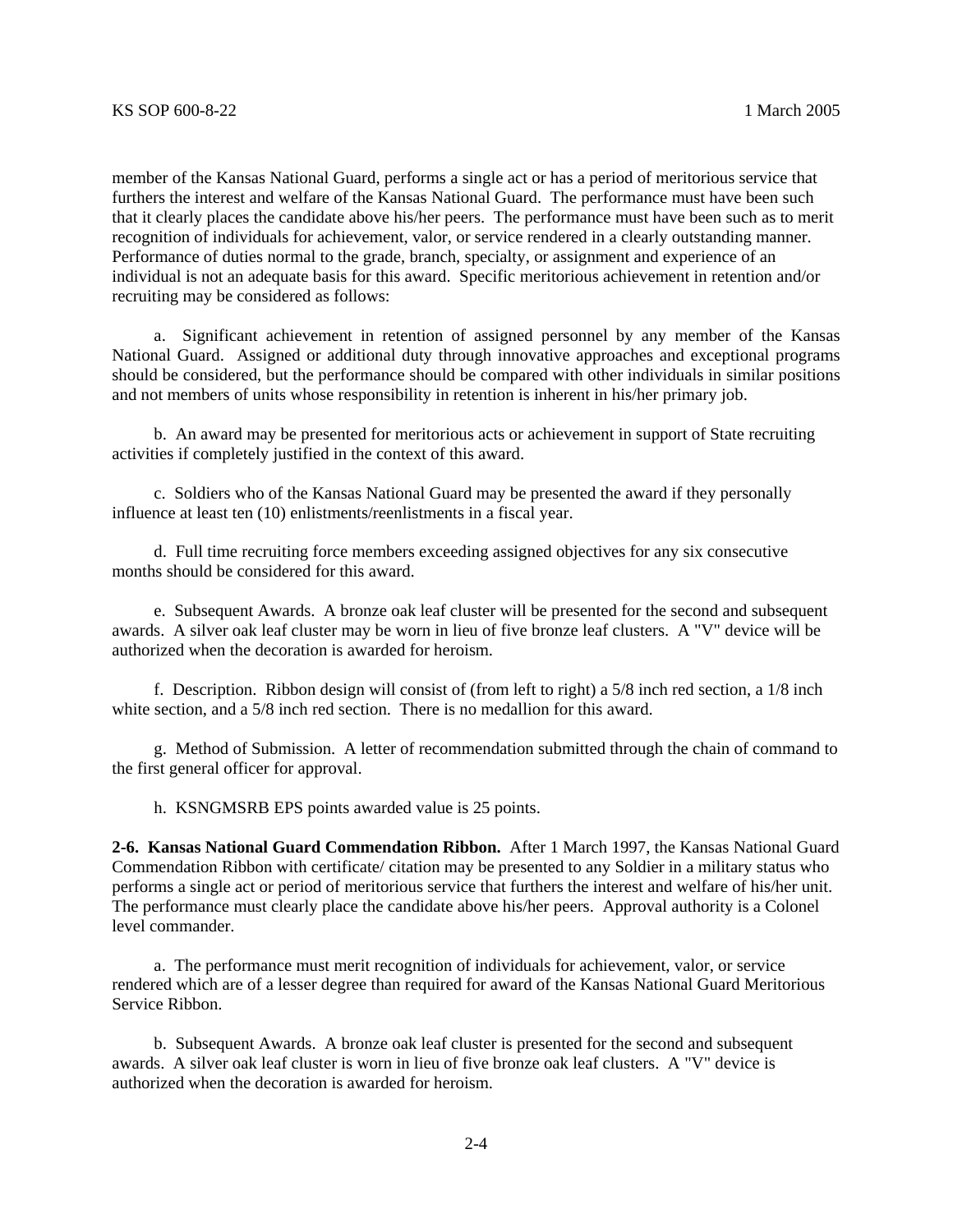c. Description. Ribbon design consists of (from left to right) 1/16 inch white section, 13/32 inch royal blue section, 1/16 inch white section, 1/8 inch royal blue section, 1/16 inch white section, 1/8 inch royal blue section, 1/16 inch white section, 13/32 inch royal blue section and 1/16 inch white section. There is no medallion for this award.

 d. Method of Submission. Award is made by filling in the locally produced award certificate and forwarding to AGKS-DCSPER.

e. KSNGCOMR EPS awarded value is 20 points.

**2-7. Kansas National Guard Strength Management Ribbon.** After 1 January 2002 the Kansas National Guard Strength Management Ribbon (KSNGSMRB) with certificate/citation may be presented to any member of the Kansas Army National Guard who significantly impacts strength in their units. Approval authority is Colonel level commander. Commands must stock this ribbon by ordering through the State Archives.

a. The award may be awarded to the following two categories.

 (1) All Soldiers in a military status are eligible. Examples are Soldiers that aid in enlistment and retention efforts for the Kansas Army National Guard. Approval authority is the Colonel level Commander.

 (2) Recruiting and Retention NCOs are eligible based on efforts that are above and beyond their normal expected duties.

 b. Description: Ribbon design will consist of a (from left to right) 1/8 inch blue, 3/32 inch of gold, 3/32 inch of blue, 3/32 inch of white, 5/16 inch of gold, 1/32 inch of white, 5/16 inch of gold, 1/32 inch of white,  $3/32$  inch of blue,  $3/32$  inch of gold, and  $1/8$  inch of blue. There is no medallion for this award.

 c. Subsequent Awards: A bronze oak leaf cluster will be presented for the second award and subsequent awards. A silver oak leaf cluster will be worn in lieu of five bronze oak leaf clusters.

 d. Method of Submission: Units will request electronically by submitting the KSARNG Form 639 and a brief narrative on the Award Certificate through the chain of command to the Colonel level Commander for approval.

e. KSNGSMRB EPS awarded value is 20 points.

**2-8. Kansas National Guard Achievement Ribbon.** After 1 March 1997, the Kansas National Guard Achievement Ribbon with certificate/citation may be presented to any Soldier in military status who distinguishes him or herself by meritorious service or achievement of a lesser degree than required for award of the Kansas National Guard Commendation Ribbon. Approval is at the Lieutenant Colonel level of command.

 a. Subsequent awards. A bronze oak leaf cluster is presented for the second and subsequent awards. A silver oak leaf cluster is worn in lieu of five bronze oak leaf clusters.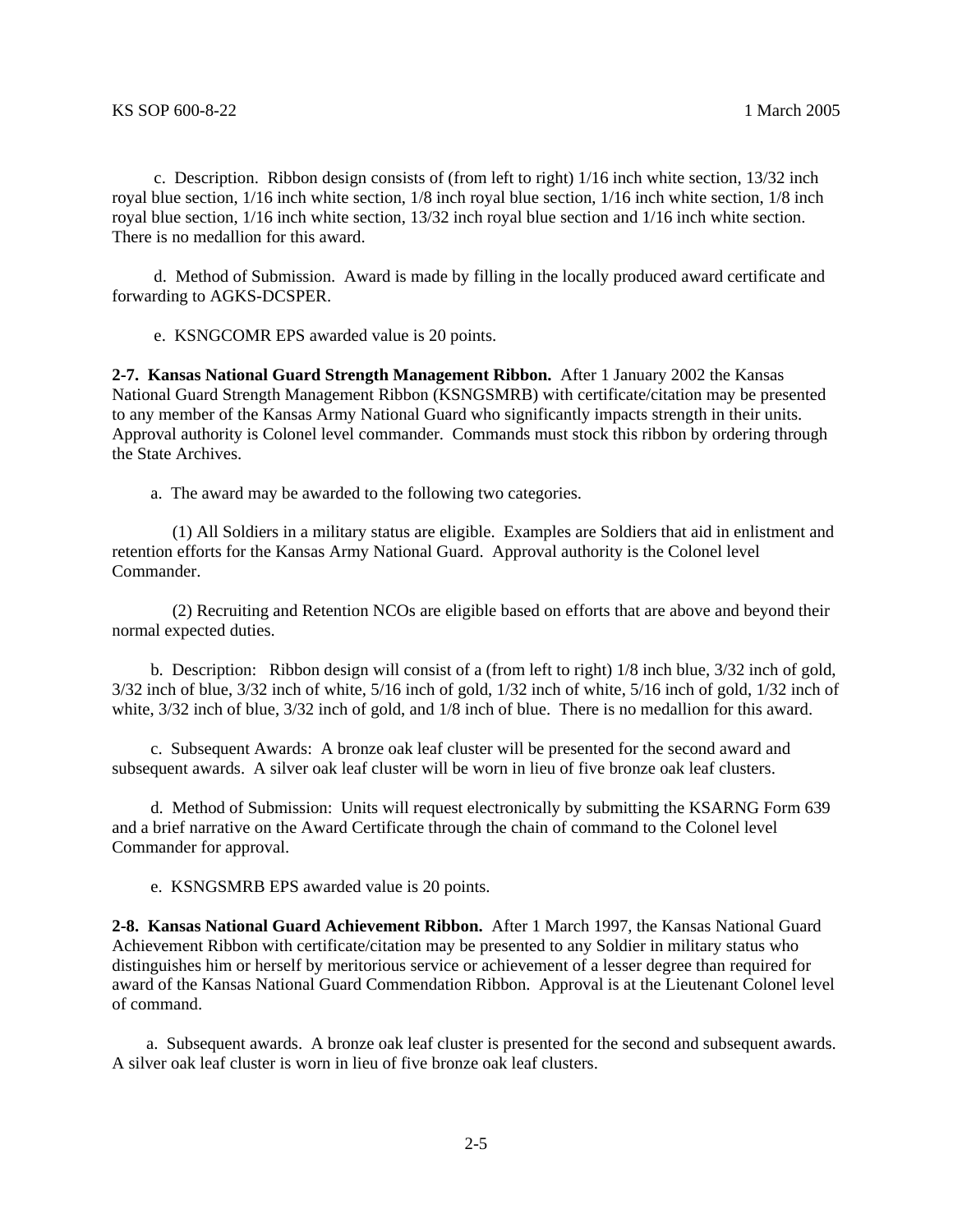b. Description. Ribbon design consist of (from left to right) 13/32 inch green section, 1/16 inch royal blue section, 3/16 inch green section, 1/16 inch royal blue section, 3/16 inch green section, 1/16 inch royal blue section, 13/32 inch green section. There is no medallion for this award.

 c. Method of Submission. Units will request electronically by submitting the KSARNG Form 639 and a brief narrative on the Award Certificate to the Lieutenant Colonel level Commander.

d. KSNGACHR EPS awarded value is 15 points.

**2-9. Kansas National Guard Emergency Duty Service Ribbon.** The Kansas National Guard State Emergency Duty Service Ribbon may be presented, at the discretion of The Adjutant General, to Soldiers of the Kansas Army National Guard who perform State active duty in time of emergency declared by the Governor to uphold the law and preserve order, protect lives and property, assist civil authorities, and for the aid and relief of Kansans in disaster. Confirmation for eligibility will be determined by State active duty payroll.

a. Subsequent Awards. A sunflower device is presented for the second and subsequent awards.

 b. Commanders may authorize award of Kansas National Guard State Emergency Duty Service Ribbon to AGR personnel.

 c. Description. Ribbon design consists of (from left to right) a 3/8 inch royal blue section, a 1/8 inch forest green section, a 1/8 inch royal blue section, a 1/8 inch yellow-gold section, 1/8 inch royal blue section, a 1/8 inch brown section and a 3/8 inch royal blue section. There is no medallion for this award.

 d. Method of Submission. The award, as well as any subsequent awards, are automatic, based on supporting State orders published for that emergency duty period. The award is announced using KSARNG Form 639. The publishing authority is responsible for submitting required copies of these documents to AGKS-DCSPER-PSB for posting of the award to Soldier's DA Form 2-1. Commanders must ensure an appropriate award ceremony is conducted.

e. KSGEMDYR has no EPS awarded value points.

#### **2-10. Kansas National Guard Homeland Defense Service Ribbon.**

 a. Military. The KSNGHDSR will be awarded to all members of the Kansas National Guard, including AGR Soldiers, participating in direct support of Operation Noble Eagle or Enduring Freedom, airport security, or site security, or any other duty directly related to the attack on America on 11 September 2001 and Homeland Defense activities. Such service must have been for a minimum of one day in duration, performed honorably and faithfully, and occurred between 11 September 2001 and an ending date to be determined.

 (1) Personnel placed on official orders (i.e., airport security, site security, mobilization to active duty) in support of Operation Noble Eagle/Enduring Freedom will receive the KSNGHDSR with "M" Device.

 (2) Personnel who perform duties in support of Operation Noble Eagle/Enduring Freedom (i.e., administrative, logistical, maintenance, etc., support) will receive the KSNGHDSR only.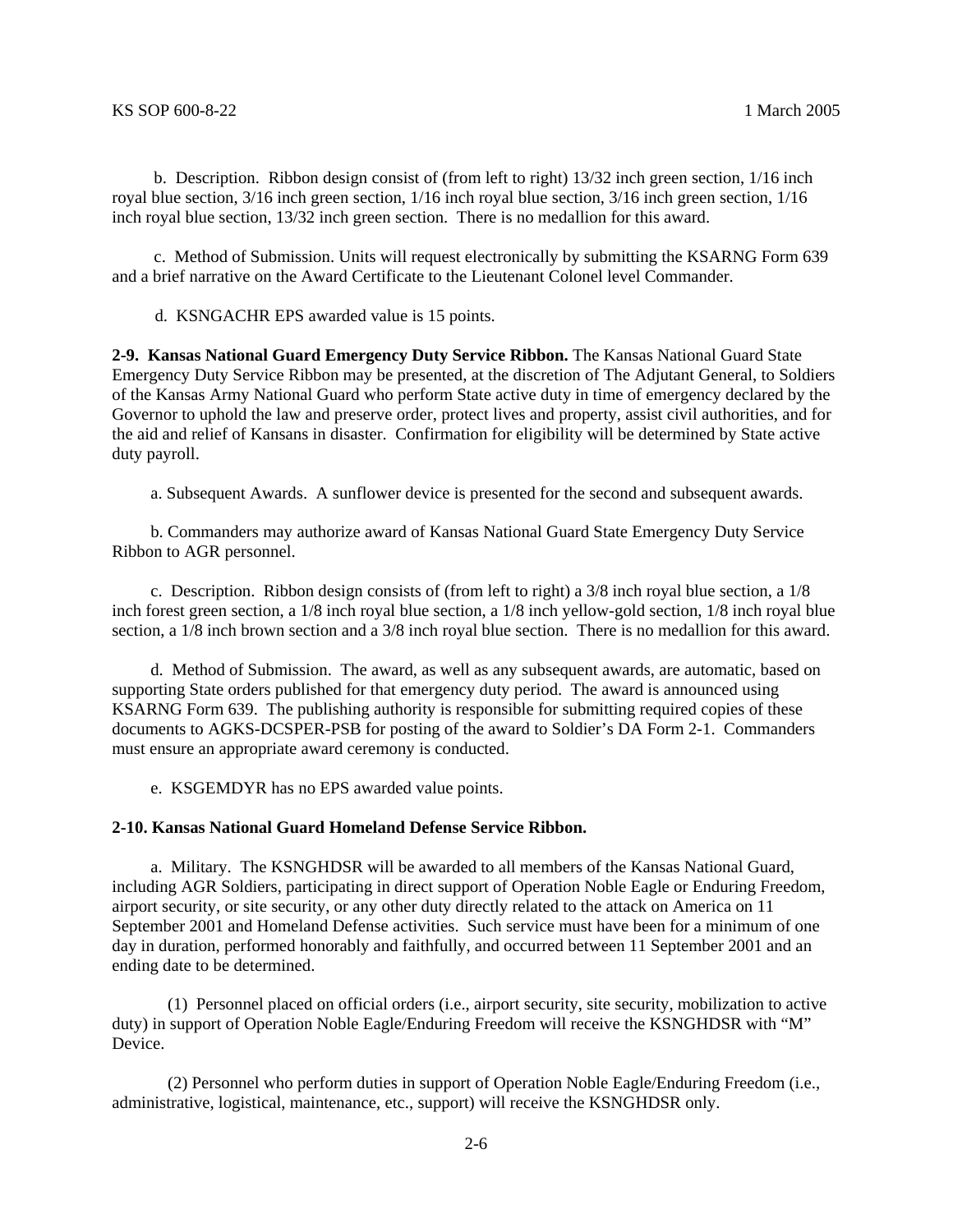(3) Succeeding awards. Not more than one of the same award will be presented to one person. However, if a Soldier performs duty in support of the operation and receives the KSNGHDSR and is subsequently placed on orders for airport security/site security or mobilized, he/she will receive the "M" device. Additionally, if a Soldier receives the KSNGHDSR with "M" device for duty performed under Title 32 orders and is subsequently ordered to active duty under Title 10 orders, he/she will be eligible to receive a subsequent award of the KSNGHDSR.

 b. Civilian. The KSNGHDSR may be awarded to civilians for exemplary service to the State of Kansas in support of Operation Noble Eagle/Enduring Freedom. Nominations for the award to civilians will be sent to the Office of The Adjutant General. The Adjutant General is the approval authority for award of the KNGHDSR to civilian personnel.

 c. Method of Submission. The KSNGHDSR is announced using KSARNG Form 639 and by posting the award to a soldiers official records.

d. KSNGHDSR has no EPS awarded value points.

**2-11. Kansas State Counter-Drug Service Ribbon.** The Kansas National Guard Counter-Drug Service Ribbon is presented, at the discretion of The Adjutant General, to a Soldier of the Kansas Army National Guard. The member must perform Duty for a period of 30 consecutive days. Counter-drug operations include supply reduction, demand reduction and substance abuse.

 a. Subsequent Awards. A sunflower device is presented for the second and subsequent awards. A sunflower device will be presented for each 5 years of qualifying service in support of Counter drug operations.

 b. Description. Ribbon design consists of (from left to right) a 3/8 inch royal blue section, a 1/8 inch black section, a 3/8 inch yellow section, 1/8 inch black section and a 3/8 inch royal blue section. There is no medallion for this award.

 c. Method of Submission. The Counter-drug Coordinator has approval authority to award the KSSTCDSR using KSARNG Form 639. For Soldiers who have not received the above award and have performed duty in the past in the counter-drug program, an official request will be initiated through the chain of command to the Commander Counter drug for approval and issuance of KSARNG Form 639. The Counter-drug Coordinator will forward a copy of the KSARNG Form 639 to AGKS-DCSPER-SIB. AGKS-DCSPER-SIB will forward the KSARNG Form 639 to AGKS-DCSPER-PSB for placement in the individual's Official Military Personnel File.

d. KSSTCDSR has no EPS awarded value points.

**2-12. Kansas National Guard Service Medal.** General Order Number 18, dated 1 May 1969, announces the qualifications for awards, the class of decoration, and related information concerning the Kansas National Guard Service Medal.

 a. Criteria. Service medals, service ribbon bars, and sunflower devices are authorized for issue to those officers, warrant officers, and enlisted personnel of the Kansas National Guard for service in the Kansas National Guard of more than five years.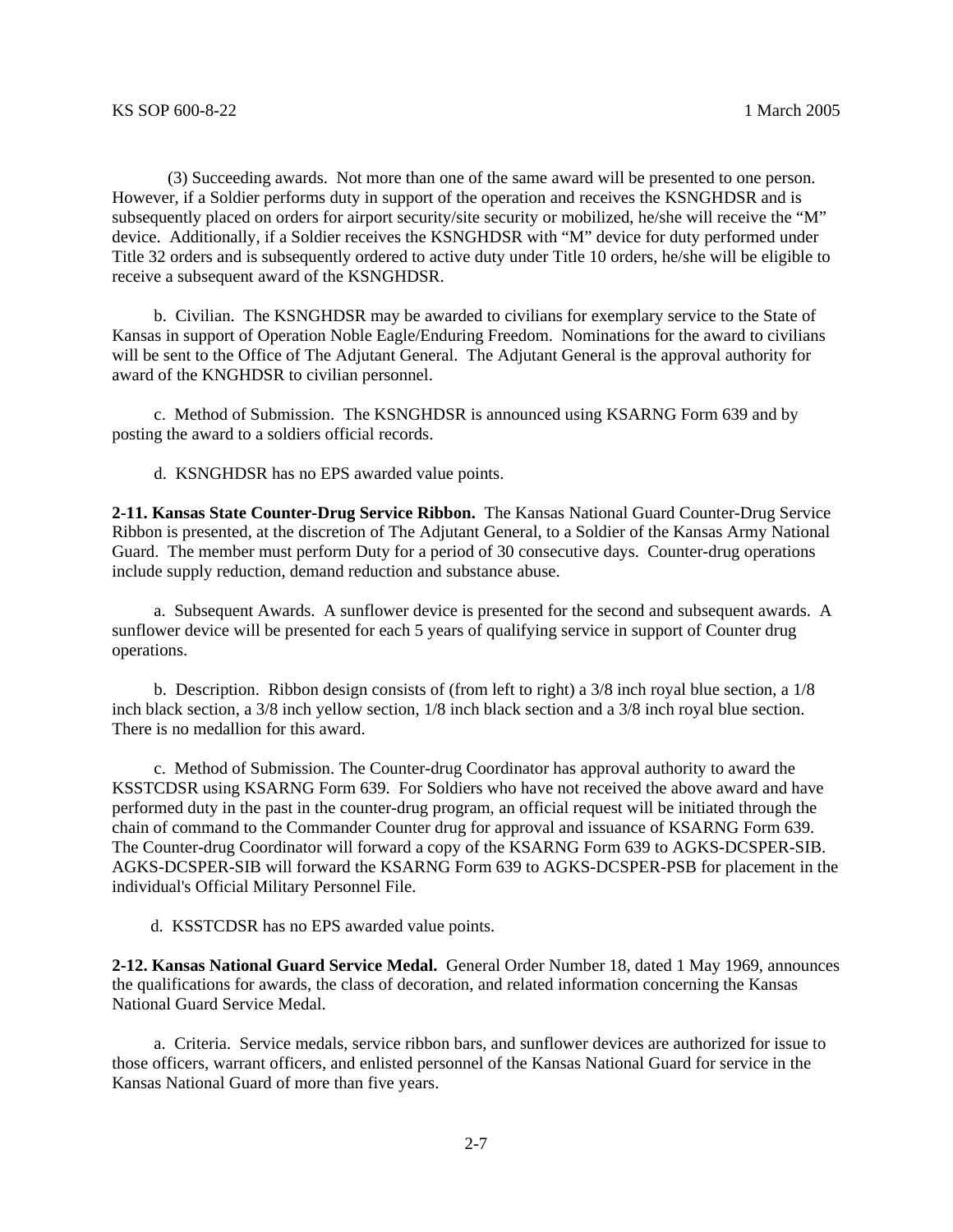(1) These decorations are authorized in five classes and will be issued as follows:

 (a) Class I -- For more than 5 years service. Individual will be issued a service medal and a service ribbon.

(b) Class II -- For more than 10 years service. Individual will be issued a Sunflower device.

 (c) Class III -- For more than 20 years service. Individual will be issued an additional Sunflower device.

 (d) Class IV -- For more than 30 years service. Individual will be issued an additional Sunflower device.

 (e) Class V -- For more than 40 years service. Individual will be issued an additional Sunflower device.

(2) Years of service will be computed by adding the following.

 (a) Years of service in the Kansas Army and/or Air National Guard in an active status. Inactive National Guard service is not creditable.

 (b) Years of service in an active duty status with the U.S. Air Force if the individual entered such status from the Kansas Air National Guard and was not separated from the Kansas Air National Guard during such active duty status.

 (c) Years of service in an active duty status with the U.S. Army if the individual entered such status from the active or inactive Kansas Army National Guard and was not separated from the Kansas Army National Guard during such active duty status.

 b. Description. Ribbon consists (from left to right) of a 1/8 inch blue section, 1/8 inch red section, 1/8 inch white section, 5/8 inch blue section, 1/8 inch white section, 1/8 inch red section and a 1/8 inch blue section.

 c. Method of Submission. Announcement of award is made using the KSARNG Form 639 endorsed by Captain level commanders who have approving authority. The DCSPER will issue a certificate of award, with each decoration for long and faithful service. KNGSM and subsequent awards are announced using KSARNG Form 639.

 d. Awards authority will forward copy of approved KSARNG Form 639 to AGKS-DCSPER-SIB. AGKS-DCSPER-SIB will forward to AGKS-DCSPER-PSB for placement in the Soldier's Official Military Personnel File.

e. KSNGSVCM has no EPS awarded value points.

**2-13. The Adjutant General's Staff Identification Badge.** The Adjutant General's Staff Identification Badge is a circular device of leafed design consisting of gilt-edge green laurel leaves upon, which is superimposed, a five-pointed black star. The badge consists of military division insignia symbolized by the eagle with shield and two stars representing the office of The Adjutant General with scroll at the top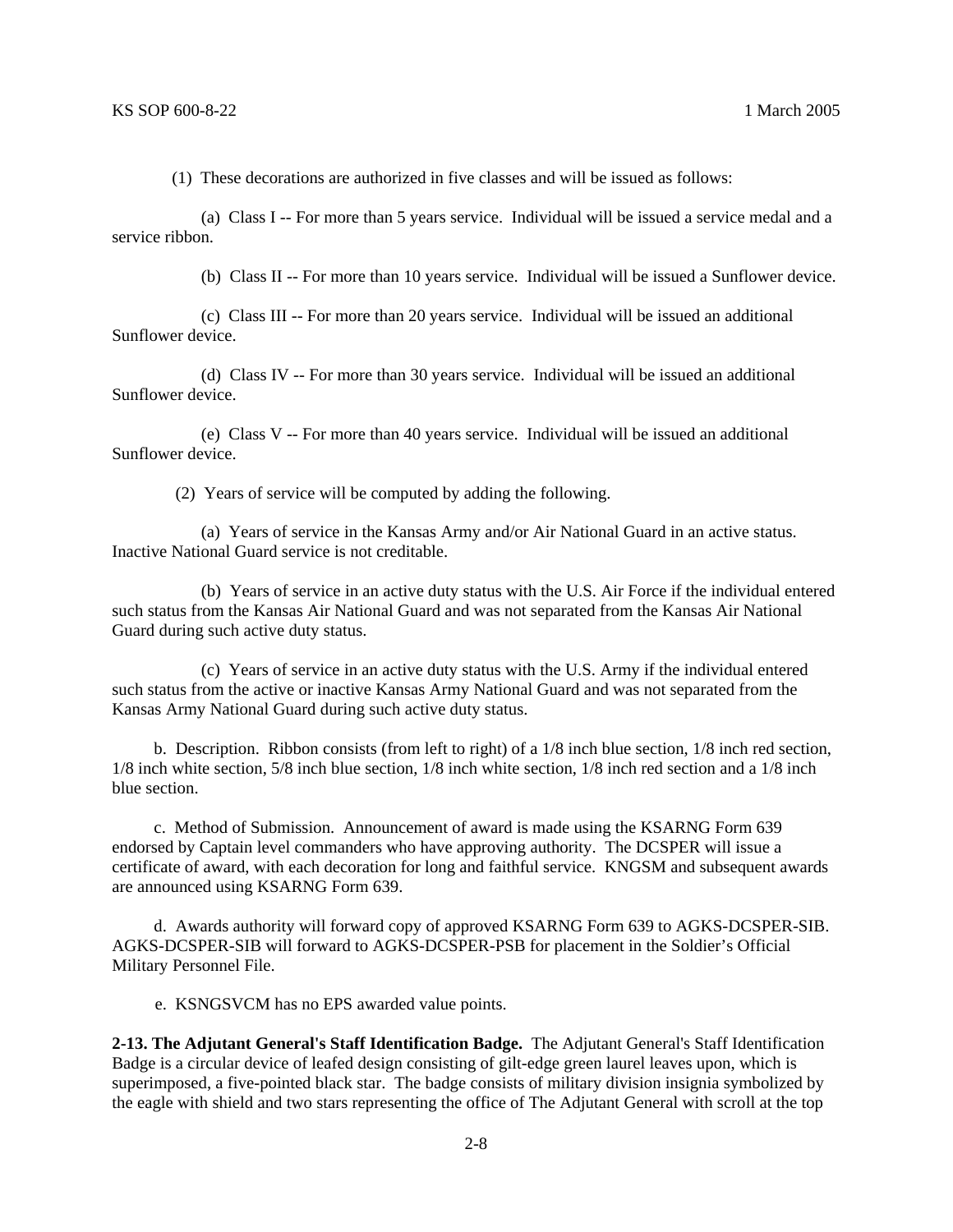and the words "MILITARY DIVISION" and bottom scroll reading "KANSAS". This badge is worn as tangible evidence of assignment and service of officer personnel as principle or general staff who meet the criteria prescribed herein.

 a. Criteria. The individual must be serving or have served in a position, which requires as a primary duty the creation, development, or coordination of policies, principles, or concepts. Eligibility for authorization and wearing of the Adjutant General's Staff Identification Badge as a permanent part of the uniform is as follows.

 (1) An officer who is currently assigned to The Adjutant General's Staff and detailed to General Staff with Troops (GSWT) is authorized the award.

 (2) An officer who was formerly assigned to The Adjutant General's Staff and detailed to "GSWT", to include retired personnel, is authorized the award.

(3) The officer must be assigned to the position for at least one year.

 (4) CSMs and SGMs on the General Staff or JFHQ, serving in the position for one year, as recommended by Chief of Staff and approved by TAG.

 b. Announcement. Authority to wear the badge will be announced on orders issued by The Adjutant General of Kansas. The Chief of Staff, KSARNG is the responsible officer for approval of this award.

 c. Presentation. Whenever practicable, the badge and copy of orders will be presented to eligible individuals by The Adjutant General, or his/her designee, at an appropriate ceremony. The order constitutes authority for the individual to wear the badge. Initial cost and replacement for lost or damaged badges may be made at the individual's expense.

d. Recording. Award of the badge will be recorded on individual's DA Form 2-1.

 e. Wear. The identification badge is recognition of service on The Adjutant General's staff and may be worn on the proper military uniform on any occasion except Title 10 Active Duty.

 (1) The badge will be centered on the right breast pocket between the bottom edge of the flap and bottom of the pocket when worn on Class "A" or "B" uniforms by male personnel.

 (2) Female personnel will wear the badge centered on the right side of the coat opposite the third button on Class "A" or "B" uniforms.

 f. Cost of the issue for The Adjutant General's Staff Identification Badge will be borne by the individual.

**2-14. The Adjutant General's Ceremonial Platoon Badge of Honor.** The Adjutant General's Ceremonial Platoon Badge of Honor is a circular badge, gold in color with the seal of the great State of Kansas in the center, with an outer circle with the words "CEREMONIAL" on top and "PLATOON" on the bottom. A wreath opened at the top encompasses the badge.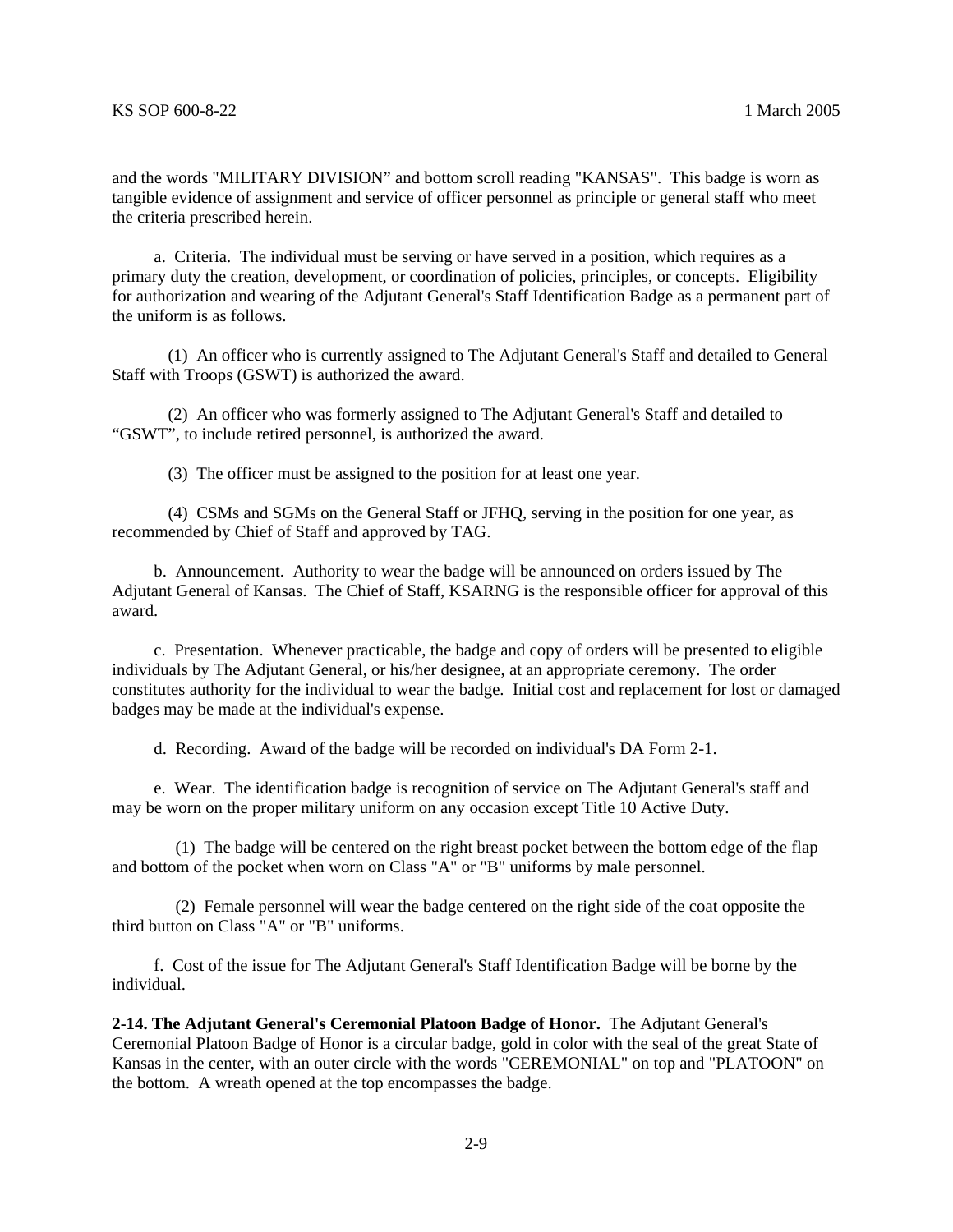# a. Criteria.

 (1) The individual is a member of the Ceremonial Platoon for six months to be authorized to wear the badge. This is not a permanent issue.

 (2) For permanent issue of the badge, a member is in good standing for twenty-four (24) months and performed in at least twelve (12) ceremonies over that period. Retroactive issue is from 12 September 1988.

 b. Announcement. Authority to wear the Ceremonial Platoon Badge of Honor is announced on orders. The Chief of Staff, Kansas Army National Guard approves this award.

 c. Presentation. The Adjutant General or his designee presents the badge and copy of orders to eligible Soldiers. The order constitutes authority for the individual to wear the badge.

 d. Recording. Copy of order to be forwarded to AGKS-DCSPER-PSB so award of badge is recorded on Soldier's DA Form 2-1.

 e. Wear. The Ceremonial Platoon Badge of Honor is worn on any military uniform for the remainder of their service in the Kansas National Guard. This badge may be worn on the proper military uniform on any occasion except Title 10 Active Duty. The positioning of the badge is as follows:

 (1) The badge is centered on the left breast pocket between the bottom edge of the flap and the bottom of the pocket.

 (2) Female personnel will wear the badge centered on the left side of the coat opposite the third button.

# **2-15. Order of Precedence and Authorized Abbreviations.**

 a. The following Kansas National Guard medals and ribbons are listed in the order of precedence for which they may be worn. Abbreviations listed are the authorized abbreviations for recording awards on military personnel records.

| <b>ABBREVIATION</b> | <b>AWARD/DECORATION/RIBBON/DEVICE</b>                 | <b>FORM</b>     |
|---------------------|-------------------------------------------------------|-----------------|
| <b>KSNGMOEX</b>     | Kansas National Guard Medal of Excellence             | $\ast$          |
| <b>KSNGDSMD</b>     | Kansas National Guard Distinguished Service Medal     | $*$             |
| <b>KSNGMSRB</b>     | Kansas National Guard Meritorious Service Ribbon      | <b>AGKS 642</b> |
| <b>KSNGCOMR</b>     | Kansas National Guard Commendation Ribbon             | <b>AGKS 643</b> |
| <b>KSNGSMRB</b>     | Kansas National Guard Strength Management Ribbon      | ∗               |
| <b>KSNGACHR</b>     | Kansas National Guard Achievement Ribbon              | AGKS 644        |
| <b>KSGEMDYR</b>     | Kansas National Guard Emergency Duty Service Ribbon   | <b>AGKS 646</b> |
| <b>KSNGHDSR</b>     | Kansas National Guard Homeland Defense Service Ribbon | $\ast$          |
| <b>KSSTCDSR</b>     | Kansas State Counter-Drug Service Ribbon              | $\ast$          |
| <b>KSNGSVCM</b>     | Kansas National Guard Service Medal                   | AGKS 648        |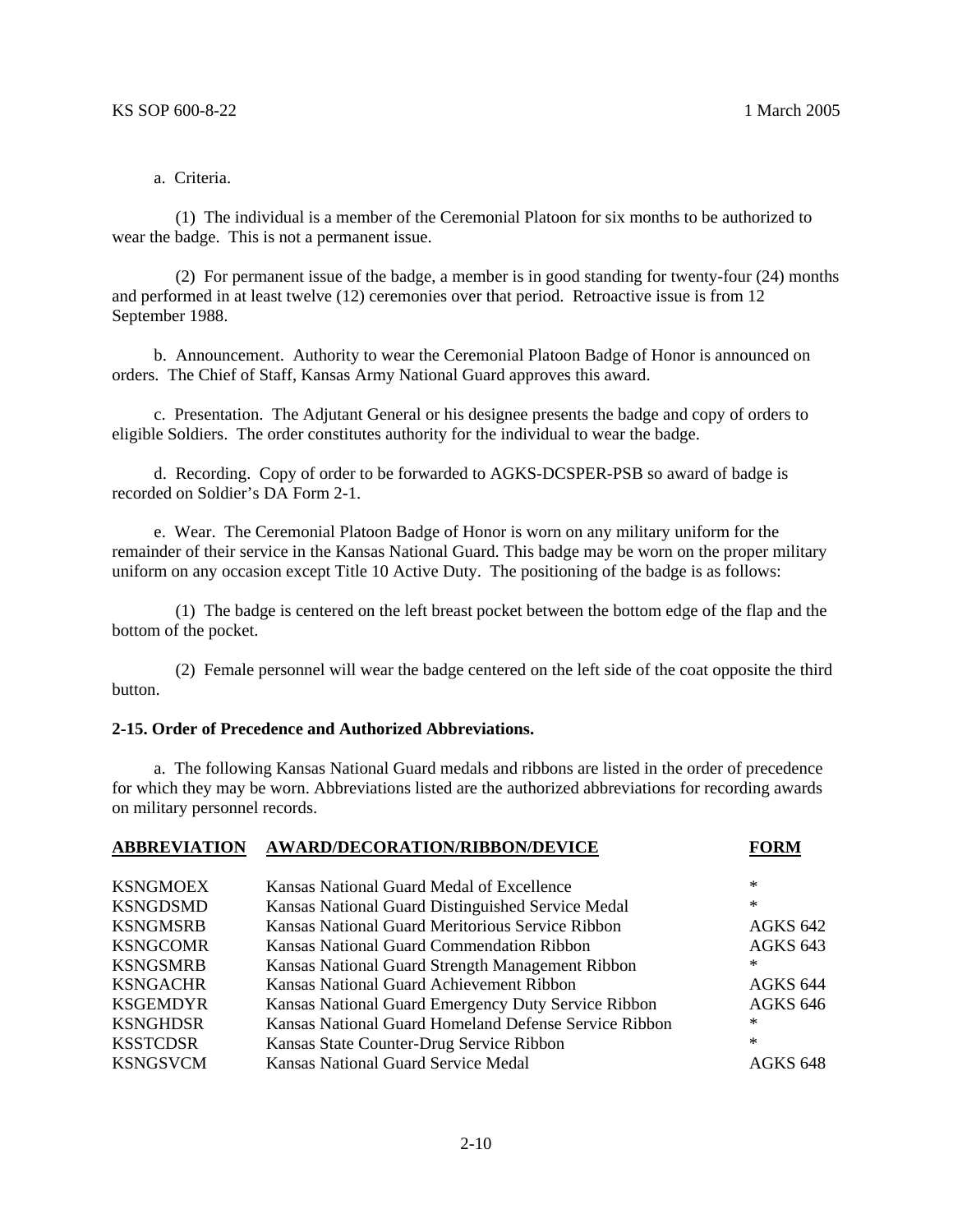b. The certificates for the above awards are AGKS Forms and may be ordered on a DA Form 17 to AGKS-DCSIM-ASB or may be locally produced at the appropriate level. State medals, ribbons, and devices are ordered on a DA Form 17 to AGKS-Archives.

 c. The following badges, devices and attachments are authorized for wear with Kansas National Guard ribbons. Abbreviations listed are the authorized abbreviations for recording awards on military personnel records (DA Form 2-1).

# **ABBREVIATION AWARD/DECORATION/RIBBON/DEVICE**

| <b>TAGSIB</b> | The Adjutant General's Staff Identification Badge        |
|---------------|----------------------------------------------------------|
| <b>TAGCPB</b> | The Adjutant General's Ceremonial Platoon Badge of Honor |
| W/SFD         | With Sunflower Device                                    |
| W/BOLC        | With Bronze Oak Leaf Cluster                             |
| W/SOLC        | With Silver oak Leaf Cluster                             |
| W''V''        | With "V" Device for heroism/valor                        |

\* denotes FORM is not printed by the State printer but is available electronically.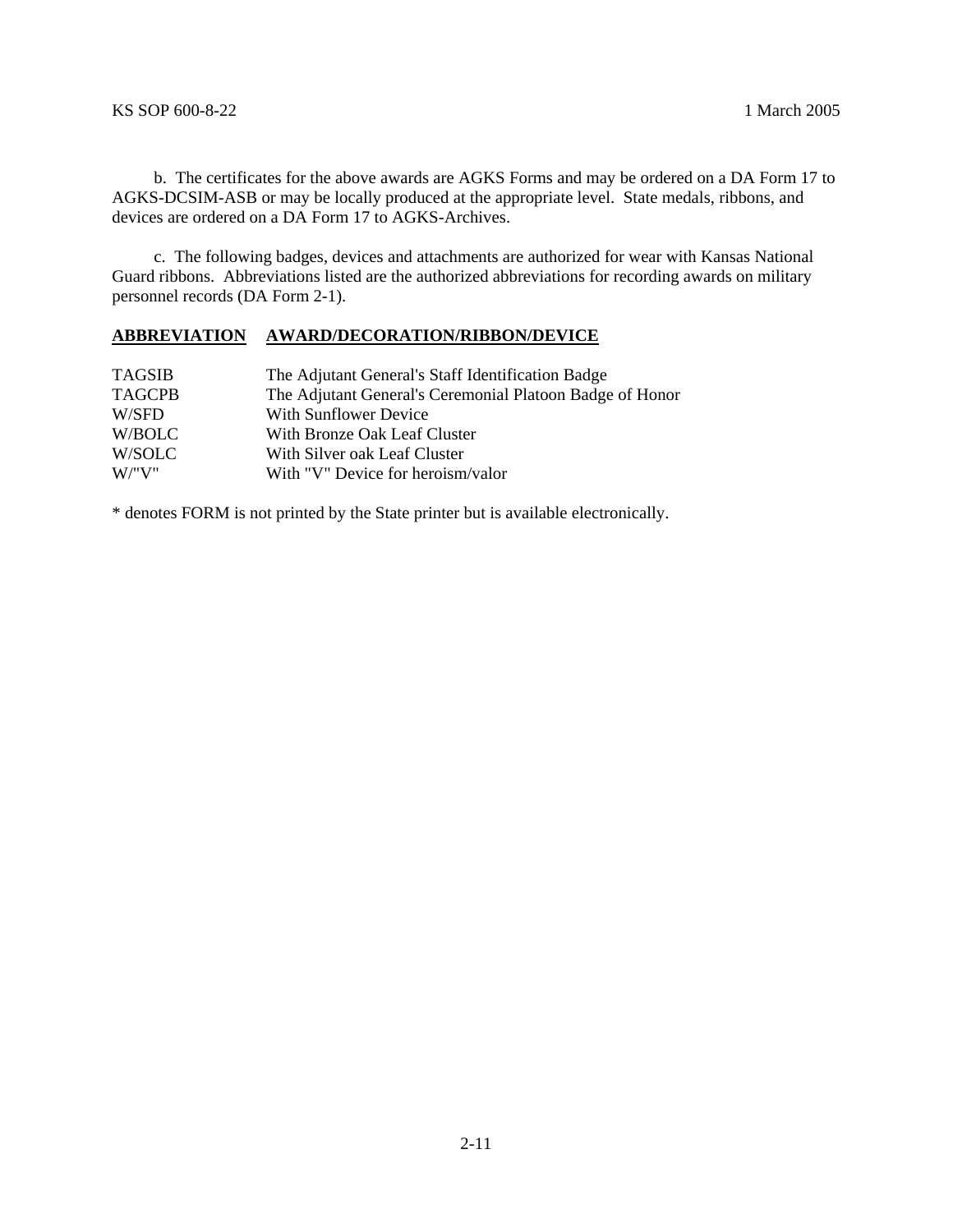## **CHAPTER III**

# **CERTIFICATES**

**3-1. Policy.** Commanders will continue to emphasize the awards program for Soldiers and to recognize employer support as indicated in this chapter.

**3-2. Purpose.** This chapter provides guidance to all Kansas Army National Guard personnel concerning the issuance of recognition for award to Soldiers and to recognize local employers for their support of their employees participating in the Kansas National Guard.

**3-3. 100% Drill Attendance Certificate.** The 100% Drill Attendance Certificate is presented to each enlisted Soldiers of the Kansas National Guard who achieves a perfect attendance record for the previous calendar year. In order to qualify for the 100% Attendance Certificate, the enlisted Soldier must have attended all scheduled inactive duty training assemblies and annual training. Only full years of membership are considered. Training assemblies and annual training for which individuals are granted constructive credit because of performance of duty in another capacity is creditable towards a perfect attendance record. Soldiers who are denied credit from a training assembly because of unsatisfactory participation are not eligible for this award.

 a. Unit commanders will prepare the certificate from information based on unit personnel records. The commander will present the certificate to deserving members no later than the scheduled training assembly of March of the year following the year of perfect attendance.

- b. The unit commander makes presentation of the certificate at proper unit formation.
- c. The certificate (AGO Kan Form 602-9) is requested from AGKS-DCSIM-ASB.
- d. Award of the certificate will not be recorded on DA Form 2-1.

**3-4. Certificate of Enlistment.** The Certificate of Enlistment is awarded to each person who enlists or reenlists in the Kansas National Guard. The award of this certificate recognizes the individual for joining the Kansas Army National Guard.

 a. A supply of the forms (AGO Kan Form 602-10) is maintained at each armory. The certificate is prepared with the enlistment or reenlistment contract. The recruiter responsible for the enlistment and the enlisting officer or the commanding officer signs the certificate.

 b. The certificate is presented to the Soldier by the enlisting officer immediately following execution of the oath of enlistment.

c. Forms are available by request from AGKS-DCISM-ASB.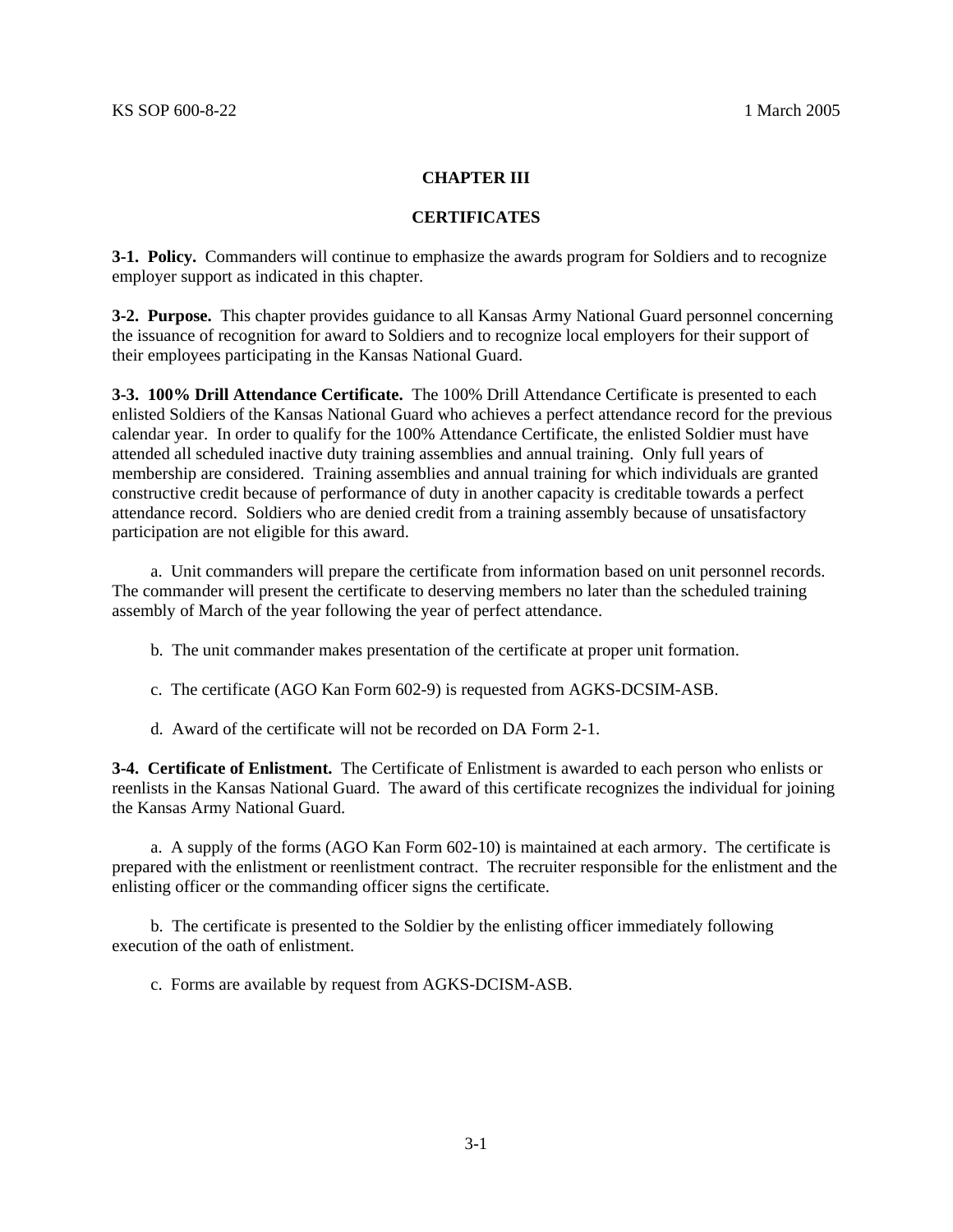**3-5. Certificate of Enlistment Extension**. The Certificate of Enlistment Extension is awarded to each Soldier of the Kansas National Guard for extension of enlistment.

 a. The certificate is prepared at Recruiting and Retention Command when documents are received from the unit, which verify the extension of enlistment. The Adjutant General signs the certificate, then it is forwarded by letter of transmittal to the unit commander for signature and presentation.

 b. The unit commander makes presentation of the certificate at an appropriate ceremony, normally a formation where most of the unit members are present.

**3-6. Certificate of Appreciation (Employer Support of the Guard and Reserve)**. A certificate of appreciation is available to recognize employers for their cooperative spirit in supporting their employees participating in National Guard training. Members of the unit are encouraged to nominate employers who cooperate with their employees in granting them time off to participate in National Guard training and activities.

 a. The certificates are awarded to the head of a firm or agency, official, office or unit manager, or first line supervisor.

 b. The signed certificate is returned to the unit commander for presentation to employer. Whenever possible, the unit commander arranges to have the nominator (Soldier/employee) present during the presentation of the certificate.

 c. Recommendations are forwarded to The Adjutant General's Department, Attention ESGR (AGKS-SA), 2800 SW Topeka Blvd, Topeka, Kansas 66611. Nominations may be made online at http://www.esgr.org.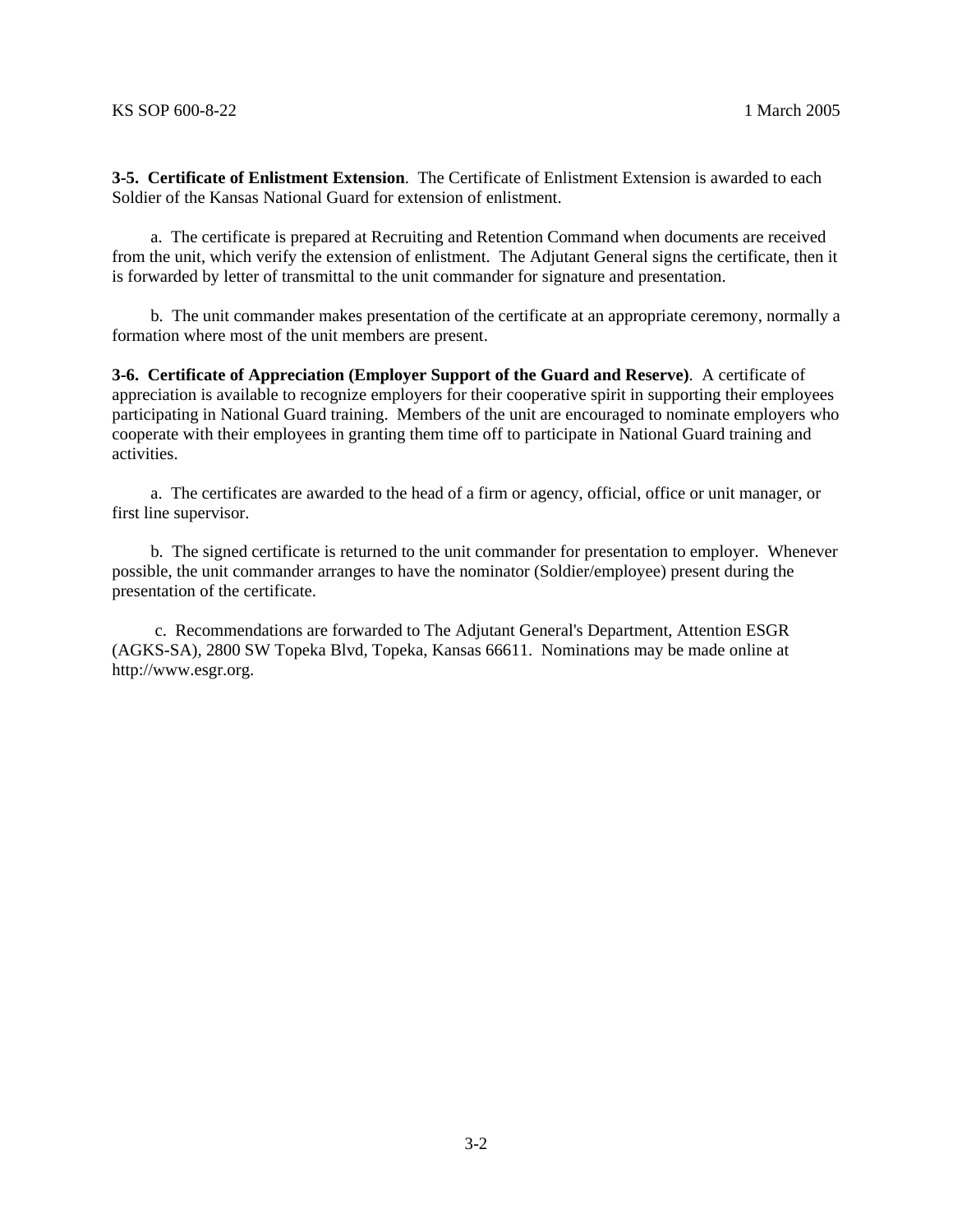# **CHAPTER IV**

# **ORGANIZATIONAL MEDALLIONS**

**4-1. Purpose.** Organizational Medallions are authorized for General Officer level commands only. They are also called Unit Coins, Regimental Coins or Commander's Coins and are given to show appreciation for a job well done. The gift of a coin can build rapport, say thank you, and buy goodwill for the command and the commander. Commanders recognize that these inexpensive coins are powerful and versatile tools, which can instill unit pride, esprit de corps, and reward outstanding performance.

**4-2. Scope.** Organizational Medallions may be purchased with Appropriated Funds but are subject to specific guidelines. They may not be personalized with an individual's name. Commanders must keep a record of coins that have been awarded and to whom. This record or log is subject to audit by the USPFO for Kansas. Units may request this award for individuals they feel deserve recognition through the chain of command.

**4-3. Applicability.** Organizational Medallions may be awarded by the Adjutant General; Commander, Army National Guard; Commander, 35th Inf Div (M) and their respective Command Sergeants Major.

**4-4. Commander's Coins.** As differentiated from Organizational Medallions, Commander's Coins are purchased with personal funds or through an informal fund or from a privately organized organization and may be personalized. They are not subject to the same restrictions and limitations imposed on medallions purchased with Appropriated Funds. These awards may be given as personal awards for "a job well done" by Commanders or their representatives. Traditionally, these coins are given to Soldiers on the spot and bear the unit Commander's and Sergeant Major's rank insignia. They may also bear the name of the presenter.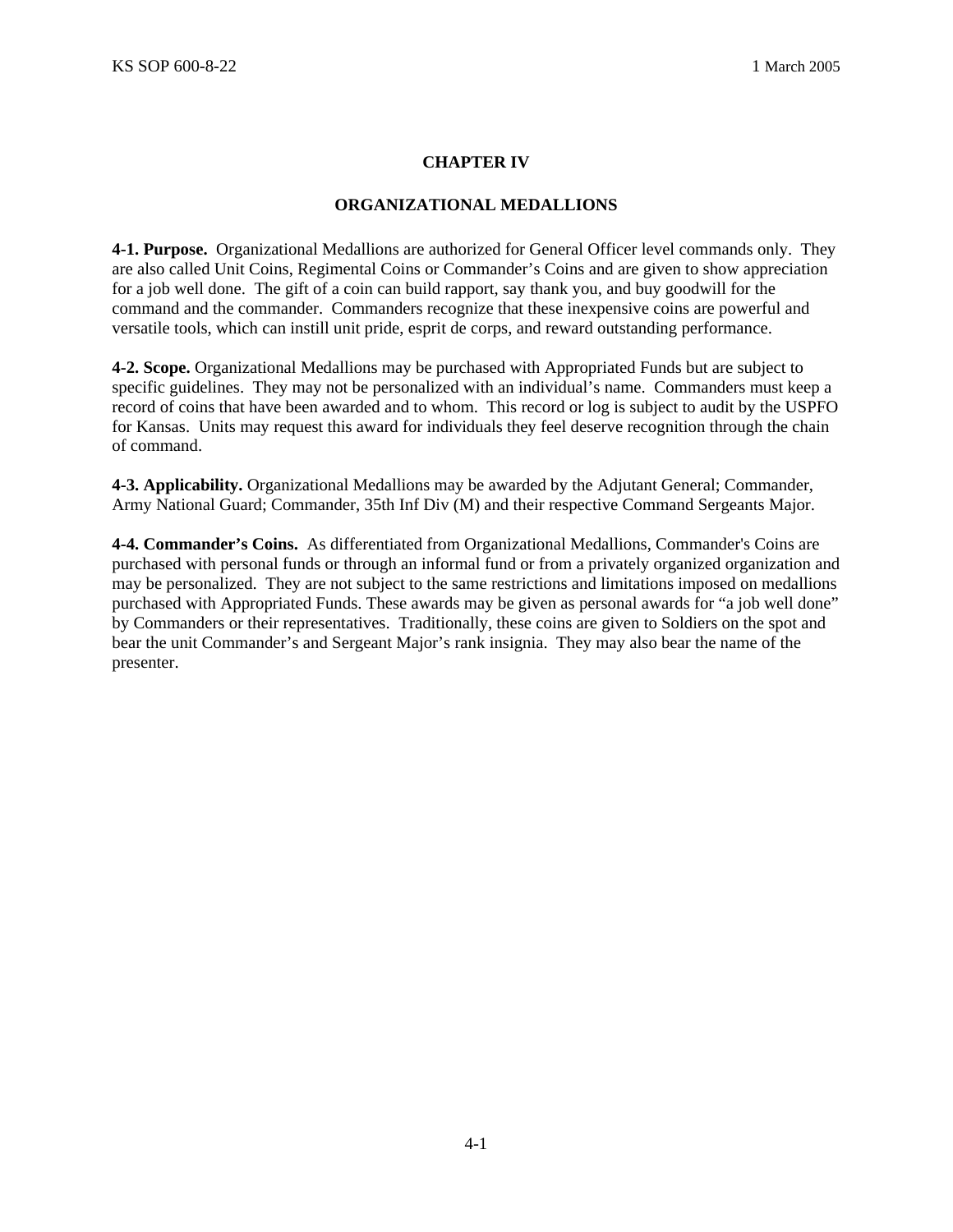## **CHAPTER V**

#### **KANSAS NATIONAL GUARD YOUNG HERO AWARD**

**5-1. Purpose.** The Kansas National Guard "Young Hero Award" recognizes young citizens of Kansas who have either demonstrated great courage in the face of adversity or have bravely responded to an emergency situation. This award promotes a positive image of young citizens who have made an impact in the State of Kansas. This regulation establishes policies and procedures for the administration of the Kansas National Guard "Young Hero Award" Program.

**5-2. Applicability.** This Chapter is applicable to every member of the Kansas Army National Guard.

**5-3. Objectives.** To reward young Kansans for their accomplishments and project a positive image of the Kansas National Guard.

**5-4. Eligibility Criteria.** Young citizens of Kansas 19 years of age or younger, who are not members of the National Guard, are eligible for this award. The recipient must also meet one of the following criteria:

 a. Demonstrating Bravery or Heroism. This would be awarded for confronting and dealing with a dangerous or emergency situation commensurate with age. Circumstances can vary greatly. Examples might include: a 16 year old saving a person from drowning, a nine year old leading other family members to safety from a burning house, or a six year old who has the presence of mind to summon help for a grandmother who has fallen and lost consciousness.

 b. Demonstrating Great Courage in the Face of Adversity. This award is made to young Kansans who have exhibited great personal courage in dealing with severe illness, injury, or physical or mental challenges. Despite their challenges and obstacles, they have overcome adversity and contributed on some significant personal or community level. Examples might include: attaining Eagle Scout though severely ill or challenged, forming a support group to help other individuals with similar problems, working with young children who have a similar illness, providing a role model, making all `A's in school while undergoing surgery and chemotherapy for cancer. Awards under this category will give significant credence to the professional recommendations of medical practitioners such as doctors, nurses, social workers, recognized assistance agencies, etc.

**5-5. Nomination Procedures.** Nominations may be submitted by anyone having personal knowledge of an act or achievement meeting the guidelines outlined above. Nominations from non-members of the National Guard shall be submitted through a local National Guard unit, preferably near the proposed award site. The nomination will be forwarded in priority fashion through the chain of command to The Adjutant General of Kansas, ATTN: Senior Army Advisor. The Senior Army Advisor will route each request through the Land Component Commander, for their concurrence. The final decision to approve or disapprove rests with The Adjutant General. The Senior Army Advisor shall expeditiously notify the submitting unit of the final decision.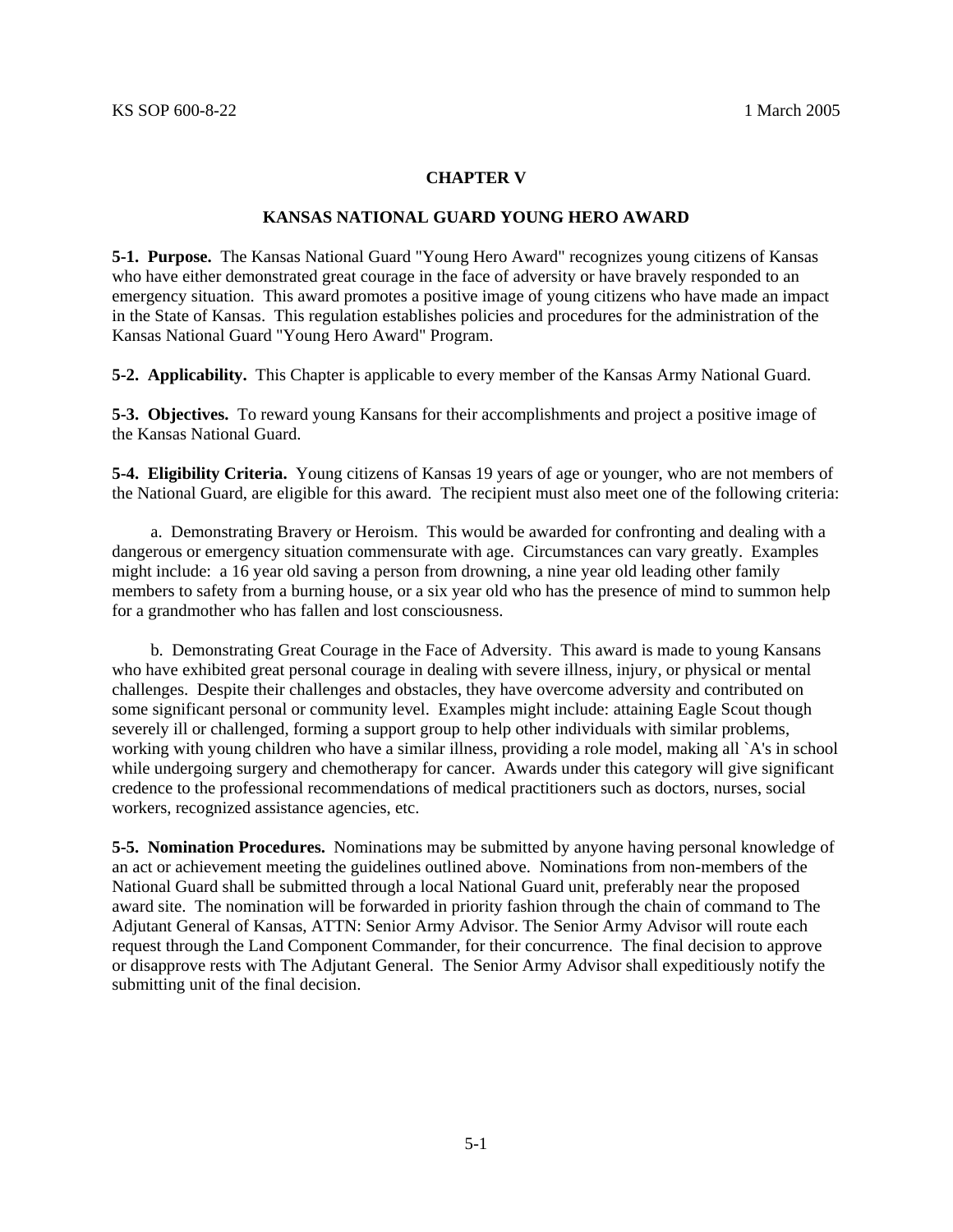# **5-6. Responsibilities**:

#### a. Unit

 (1) Screen the nomination to insure it meets requirements and submit on prescribed memorandum format. Submit copy of award certificate to G1-PISB to be maintained in individual OPMF.

 (2) Provide AGKS-PAO with list of relatives who do not reside in the same community as the recipient. This will facilitate media notification.

 (3) Inform the Senior Army Advisor of exact location and date/time of presentation as early as possible. A minimum notice of one week is normally necessary for adequate media response.

 (4) Unit will allow three weeks for normal processing and approval. If it is necessary for the presentation to be held earlier, note the requirement on the recommendation memo.

(5) Coordinate and implement the award presentation, following the prescribed guidance.

b. Senior Army Advisor

- (1) Administer program for The Adjutant General.
- (2) Receive and forward all requests to the Assistant Adjutant General for concurrence.
- (3) Submit all completed packets to the Adjutant General for approval.
- (4) Prepare presentation packages and send to unit.
- (5) Order medals and frames through the USP&FO for Kansas as required.
- (6) Provide the USP&FO for Kansas with a DA Form 3953 for engraving.

 (7) Provide The Adjutant General and AGKS-PAO with notification of the presentation location, date and time.

(8) Maintain a status and record of each award.

(9) Update The Young Hero Award Program as directed by the Adjutant General.

 c. AGKS-PAO. Develop and provide to the Senior Army Advisor a news release package for the awards. This will include a boilerplate release for the event and a list of media outlets to be contacted by the unit prior to the award presentation.

d. USP&FO. Obtain medals, frames and engraving as required.

e. AGKS-DCSIM. Provide presentation certificate as required.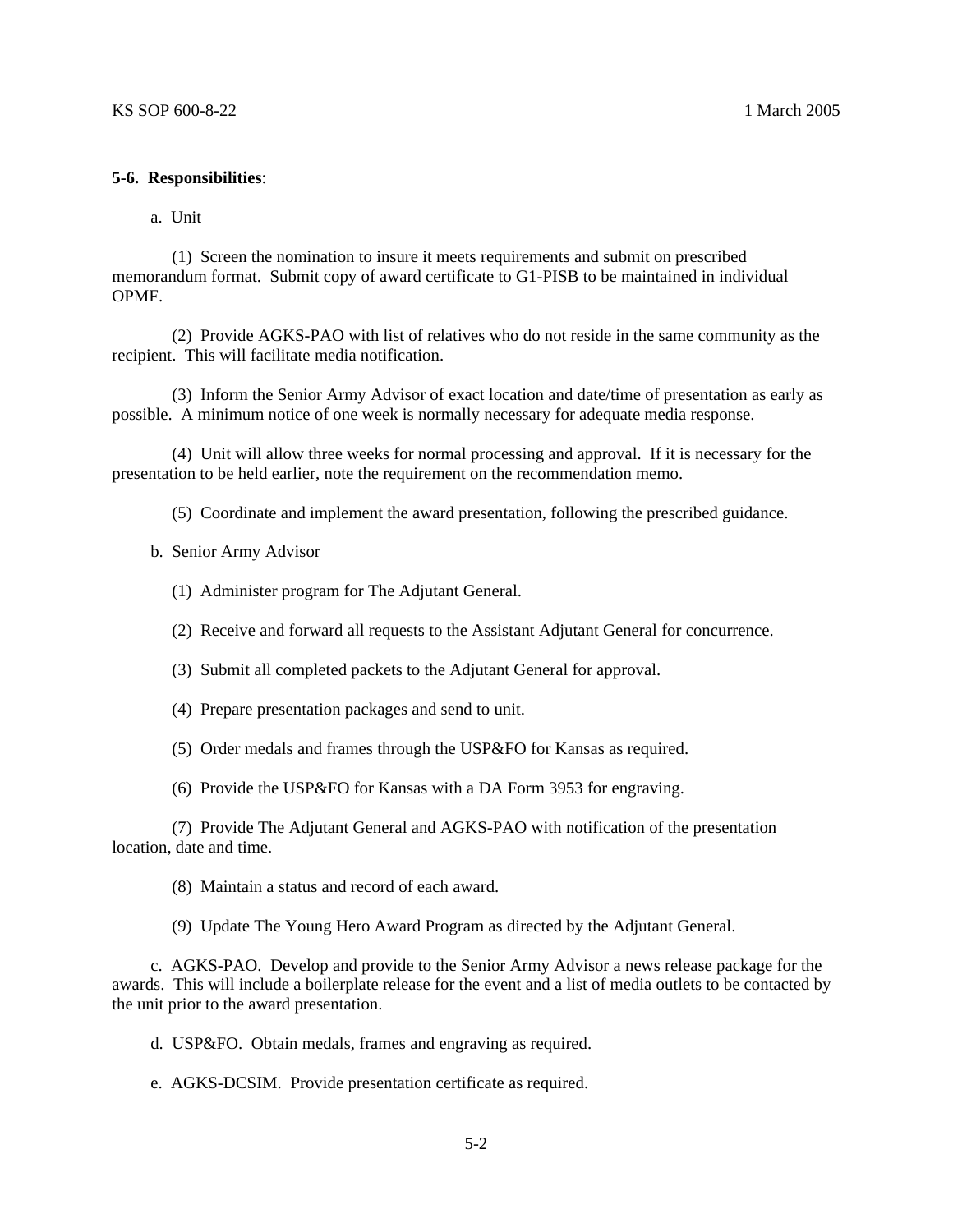**5-7. Award**. The award shall consist of an engraved medal with neck ribbon and a framed certificate signed by The Adjutant General.

#### **5-8. Presentation Procedure**:

a. The presentation shall be the responsibility of the recommending unit.

 b. The ceremony will be formal, the tone of which shall be solemn, respectful, and of an appropriate gravity for the award of a military medal. It shall be held in an appropriate location such as armory, school, place of worship, assembly, hospital room or outdoor setting.

 c. The unit commander will present the award. At least four members of the Kansas National Guard will be in attendance.

 d. Local official, family members and members of any appropriate agency should be invited and greeted by the unit commander and members before or after the ceremony.

 e. National Guard members will wear the Class A uniform. The State and National Colors will be present as appropriate, use of honor guards is encouraged whenever possible, but is not mandatory.

 f. News media will be notified and invited to the presentation. Copies of the prepared news release will be available to the media at the ceremony.

**5-9. Point of Contact**. SRAAG-KS, 785-274-1015, FAX 785-274-1018.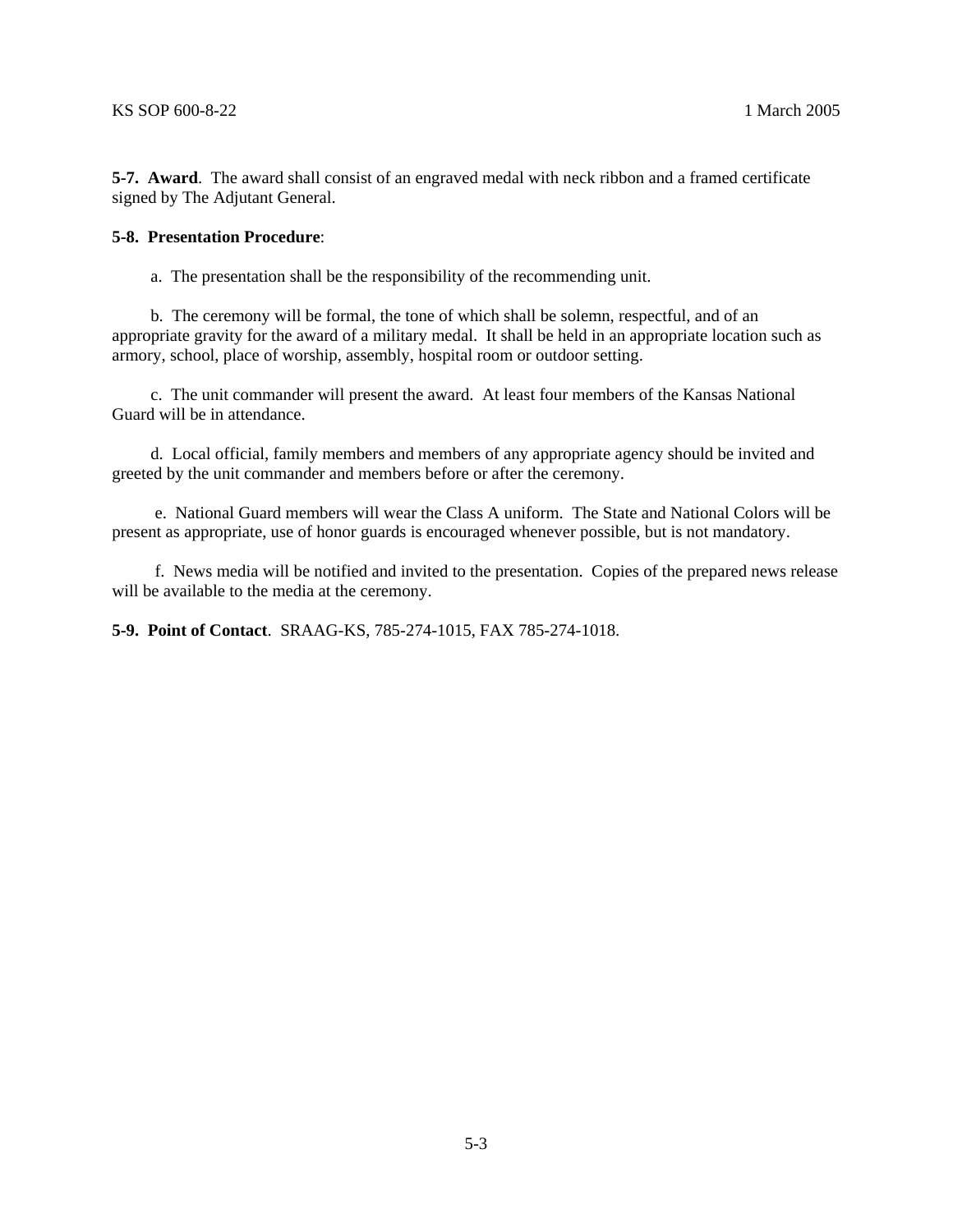Example of Kansas National Guard Young Hero Award Recommendation

Date

MEMORANDUM FOR The Adjutant General's Department, ATTN: SRAAG-KS, 2800 SW Topeka Blvd, Topeka, KS 66611-1287

SUBJECT: Kansas National Guard Young Hero Award Recommendation

1. (UNIT NAME) Recommend (Name of Nominee) for the honor of being designated a Kansas National Guard Hero.

2. (NAME OF NOMINEE) demonstrated (Bravery/Heroism/Courage in the Face

Adversity). (List circumstances of action(s) that warrant the award. Include verifying data or statement from doctors, police, etc.)

3. (Citation) Provide a brief three or four sentence citation to be put on the certificate.

4. (Desired Date of Presentation) List the date that the unit would like to present the award. Units should allow three weeks for processing. If circumstances require a faster response, note here.

5. POC for this award is \_\_\_\_\_\_\_\_\_\_\_\_\_\_\_\_\_Phone\_\_\_\_\_\_\_\_\_\_\_\_\_\_\_\_\_\_\_\_.

(*Signature block*)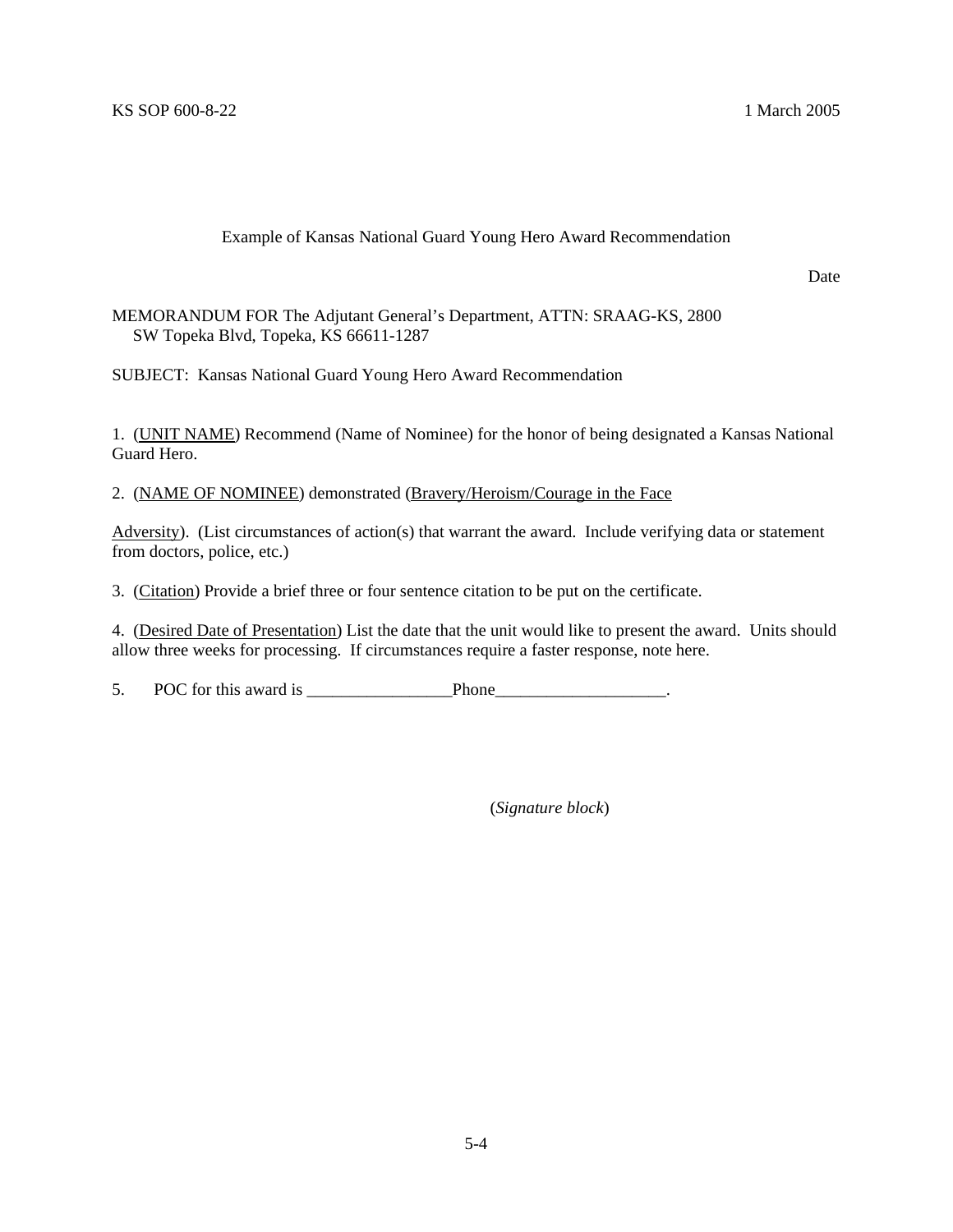# **CHAPTER VI**

# **BEST INDIVIDUAL SOLDIER (BIS) AND NONCOMMISSIONED OFFICER (NCO)**

**6-1. Purpose.** To establish policy and procedures for administering the Kansas Army National Guard Best Individual Soldier (BIS) and Best Noncommissioned Officer (BNCO) program.

**6-2. General.** The BIS and BNCO Program is administered on an annual basis. Selection as a BIS or BNCO is a unique reward for a distinguished Soldier and NCO whose individual leadership achievements merit special recognition. It is a means of recognizing individual Soldiers who have contributed significantly during all official duty time towards the development of a professional corps and a combat effective and ready Force.

**6-3. Objectives.** Specific objectives of the program are:

- a. To enhance morale and esprit de corps.
- b. To promote a wholesome spirit of competition within and between units.
- c. To provide appropriate recognition for outstanding individual accomplishment.
- d. Compete for the selection of State and higher levels of competition.

#### **6-4. Responsibilities.**

- a. State Command Sergeant Major, AGKS-CSM, will:
	- (1) Have primary responsibility for administering the program.
	- (2) Process appropriate award recommendation and correspondence.
	- (3) Sponsor annual selection boards.

 (4) Ensure letter of congratulations from The Adjutant General is provided to AGKS-DCSPER-PSB for the Soldier's Military Personnel Files.

 (5) Forward award recommendation of the Kansas National Guard Meritorious Service Ribbon to AGKS-DCSPER for selected individuals.

 b. MSC commanders, JFHQ-LC, 69th Troop Command, 35th Infantry Division, 35th Division Artillery, 235th Regiment, and 130th Field Artillery Brigade will:

- (1) Have nomination authority.
- (2) Provide maximum recognition of selectees using all available publicity.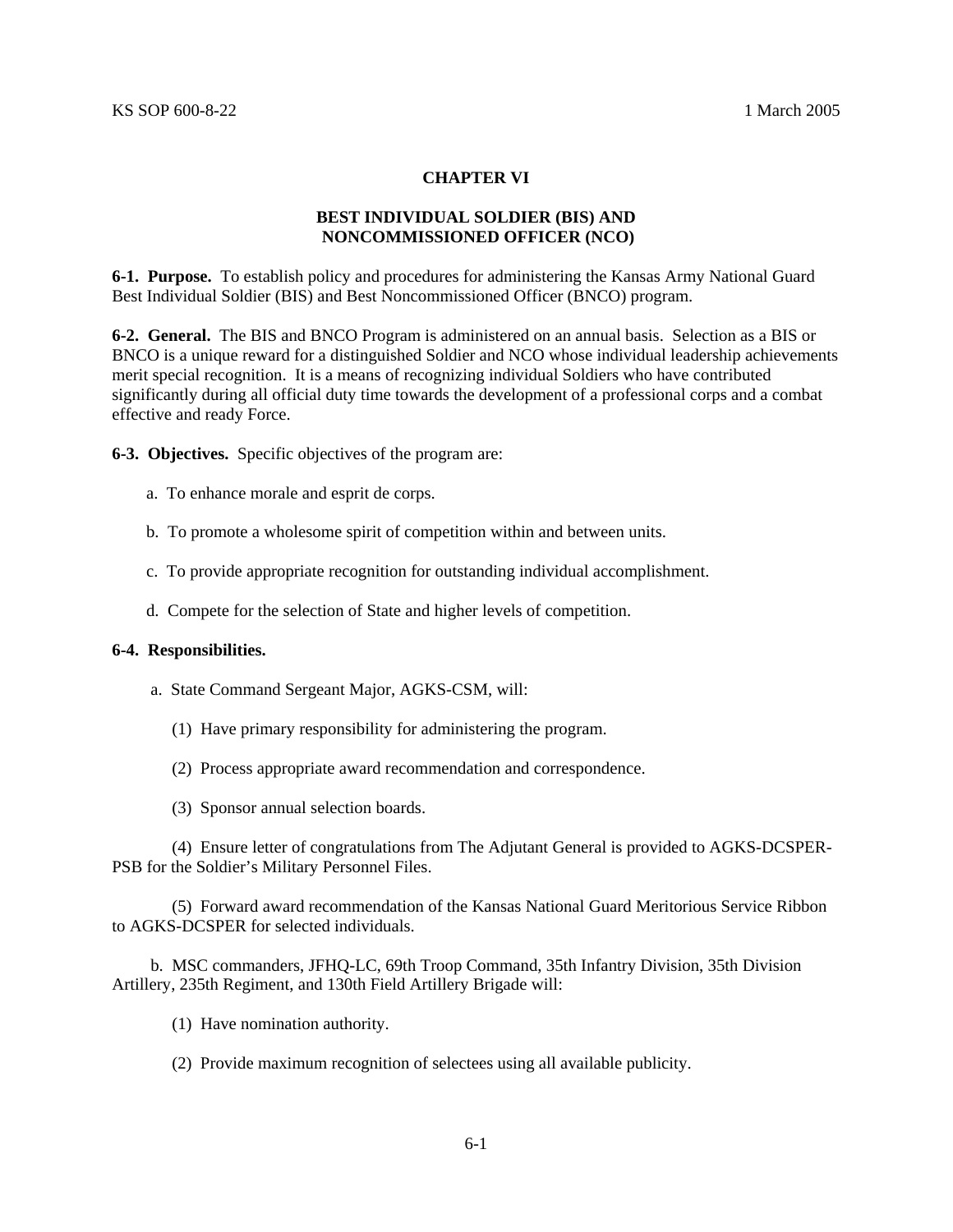(3) Continue to emphasize and recognize selectees as an integral part of the KSARNG during appropriate ceremonies.

 (4) Selectees in the program who fail to maintain leadership qualities that merited selection are recommended for termination to The Adjutant General, ATTN: AGKS-DCSPER.

c. CSM, KSARNG will also:

 (1) Nominate board members to The Adjutant General for BIS and NCO of the Year Selection Board.

 (2) Determine the location where the BIS and NCO of the Year Selection Board is held and obtain The Adjutant General's approval.

(3) Chair the Selection Board.

(4) Conduct this board annually during the month of December.

## **6-5. Recommendation Procedures.**

 a. Outstanding BIS and NCO in any grades PVT-SPC and CPL-SFC are eligible for nomination. One Soldier per each major command will be nominated. The Soldiers most highly qualified are chosen to appear before the Selection Board.

b. Listed are general criteria for nomination and selection:

- (1) Overall duty performance of unquestioned quality.
- (2) Leadership qualities possessed and potential.
- (3) Demonstrated mission dedication.
- (4) Integrity.
- (5) Military bearing.
- (6) Personal conduct.
- (7) Personal appearance.
- (8) Interest in the welfare of troops and peers.
- (9) Number of persons supervised by nominee.
- (10) 100% drill attendance (may include excused absences).
- (11) Be MOS qualified or actively pursuing MOS qualification training.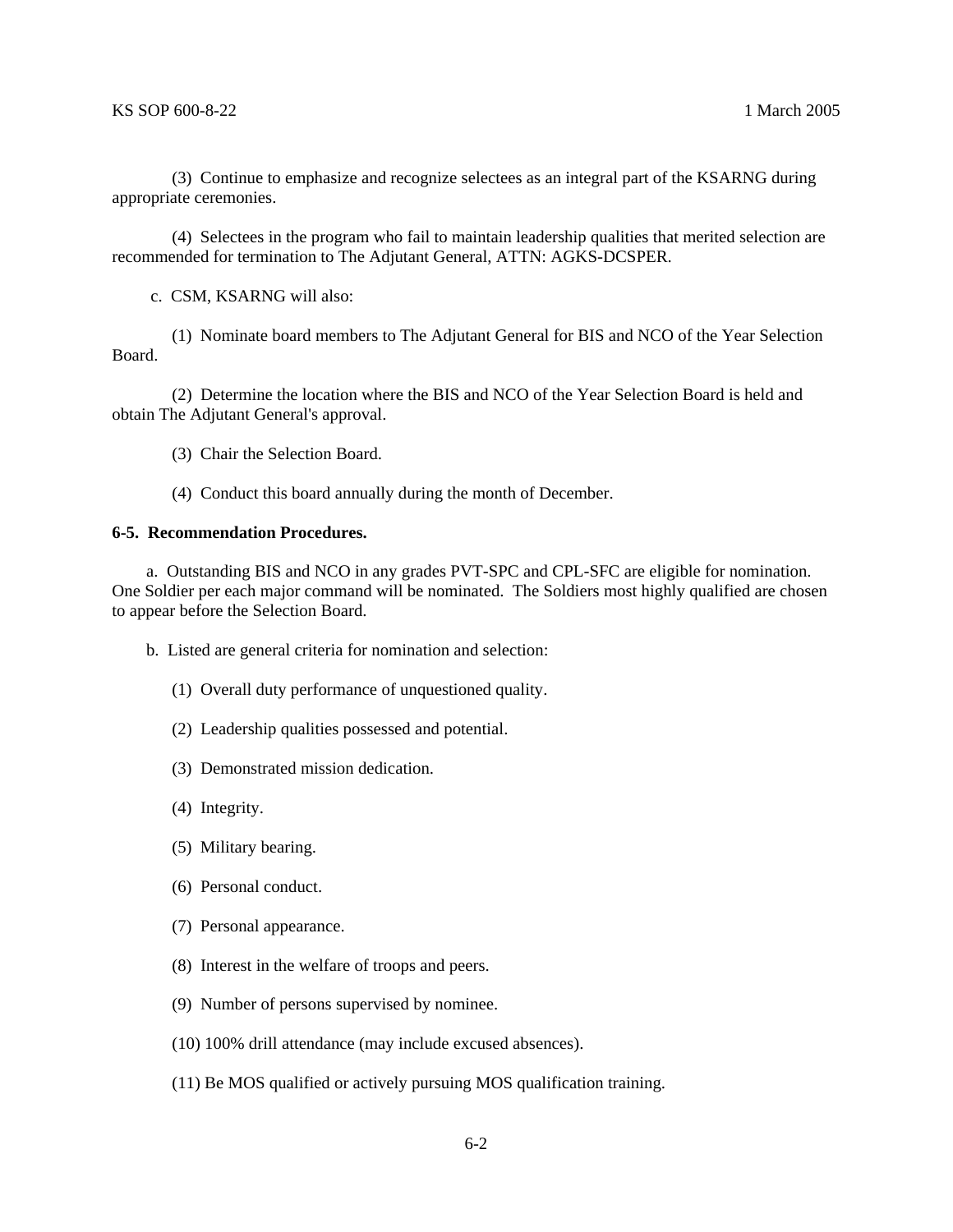- (12) Passed their most recent APFT.
- (13) Meet height and weight standards IAW AR 600-9.

 c. Nominations are submitted annually to The Adjutant General of Kansas, ATTN: AGKS-CSM, NLT the first week of December and must contain the following:

- (1) Name.
- (2) Grade.
- (3) Social Security Number.
- (4) Unit of Assignment.
- (5) Military Occupation Classification.
- (6) Duty Assignment.
- (7) Length of Service.
- (8) Copy of DA Form 2-1 (Personal Qualification Record).

 (9) Justification for recommendation not to exceed two typed, double-spaced pages. The justification must factually document why the individual should be chosen. Relate individual performance to the criteria in b above.

**6-6. Board Administration.** The BIS and NCO of the Year Selection Board will be held in December. It is convened by The Adjutant General of Kansas and held at various locations depending on the needs of the board members and those appearing. Each recommended individual must appear in person before the board. Winners selected by the board will be based on the highest scores attained on the evaluation form. Board minutes are submitted to The Adjutant General of Kansas NLT seven working days after the close of the Selection Board for final approval.

## **6-7. Recognition of Selected Individual.**

a. Maximum use of public information (News Media) and hometown news releases is authorized.

 b. The selected Soldier/NCO is awarded the Kansas National Guard Meritorious Service Ribbon for achievement.

 c. The selected Soldier/NCO receives a letter of congratulations from The Adjutant General of Kansas. A copy will be placed in the Soldier's MPRJ.

**6-8. Funding.** Funding requirements and duty status of nominees and members of the Selection Board are determined by AGKS-CSM.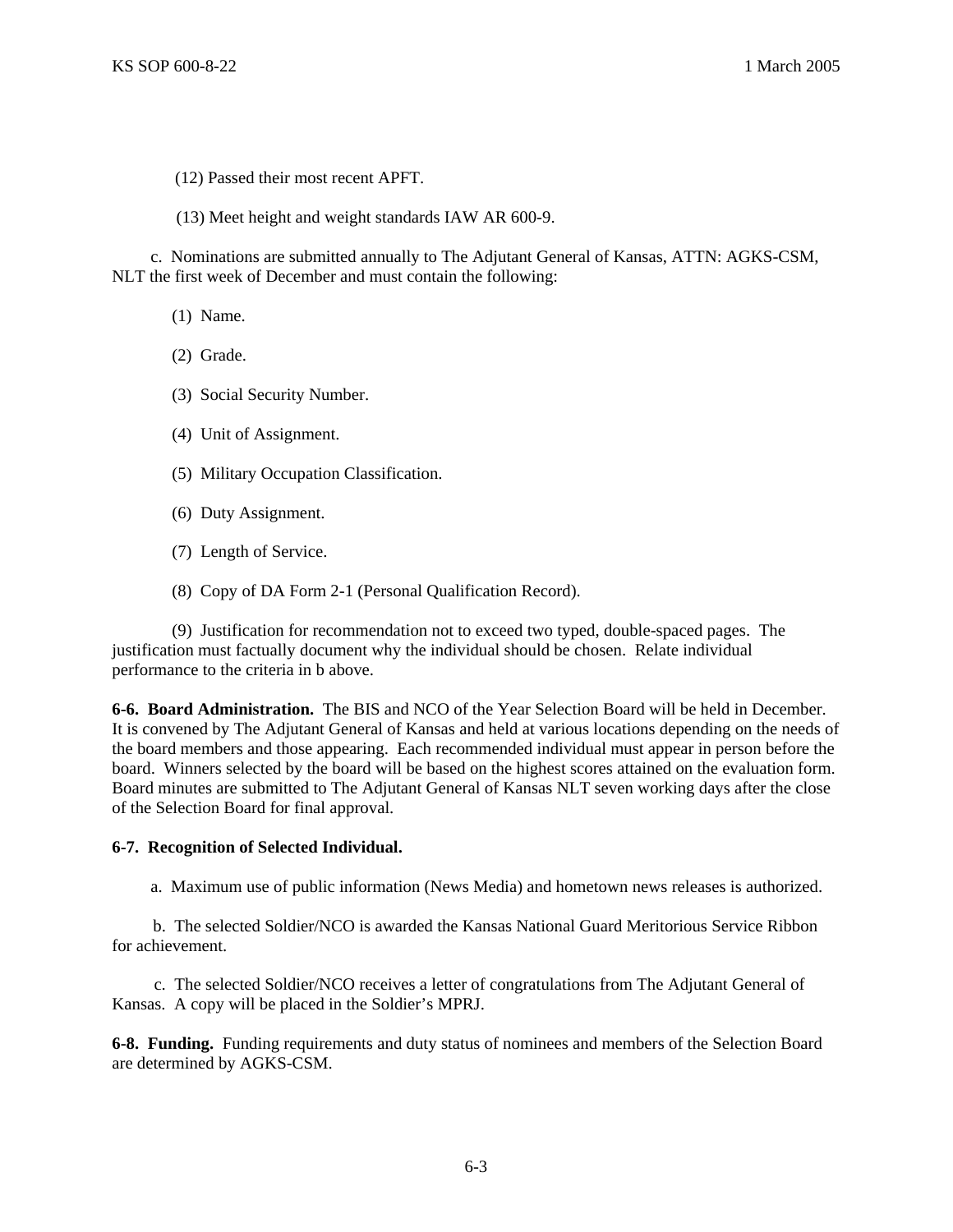# **CHAPTER VII FAMILY AWARDS PROGRAM**

**7-1. Purpose.** The volunteer awards program is designed to demonstrate appreciation and recognition to Kansas Army National Guard volunteers, families and friends for significant achievement and service to the Kansas National Guard Family Program.

**7-2. Applicability.** Any person having served a period of time in support of the Kansas Family Program and benefiting the morale, cohesion and esprit de corps of the service members and/or families of the Kansas National Guard (KSNG).

# **7-3. Awards.**

 a. The Adjutant General's Pioneer Award. This award is given to any family or service member that has displayed a commitment, not only to the unit but also to the morale and cohesion of the families within the unit and requires a minimum of 100 service volunteer hours. Nominations will state specific benefits the unit or its families have received as a result of the actions of the service member or family member. The Pioneer Award is presented by The Adjutant General whenever possible.

 b. The Adjutant General's Community Service Award. This award is given to any KSNG service member or family that has portrayed an outstanding image of the KSNG within their community by participating in joint community/unit activities. This award also requires a minimum of 100 service volunteer hours. A representative may present the community service certificate from the Adjutant General's Department.

 c. Sunflower Award. Presented to a family or service member that has contributed significantly to an activity or a group of activities that have generated an environment that has elevated the quality of life within a MSC. The MSC Commander or his/her representative may approve this award. This award requires a minimum of 71 hours of volunteer service within the MSC.

 d. Prairie Award. Presented to a family or service member that has contributed to the success of the unit's Family Readiness. This award requires a minimum of 40 hours of volunteer service to the unit. Any unit commander may approve this award.

 e. Letters of Appreciation. Letters of appreciation, commendation and thank you letters are sent to family members that have contributed to the success of a specific activity or initiative. These letters are initiated at any level.

 f. Certificates of Special Recognition. These certificates are given for recognition to family and unit members that have contributed to the success of a specific activity or initiative. These certificates are initiated at any level.

**7-4. Presentation.** Family awards recognize the families within the unit who contribute to the morale and cohesion of the unit.

 a. Whenever possible, present the award in a formation or meeting. Stress recognition of efforts and the prestige and value associated with receiving the award.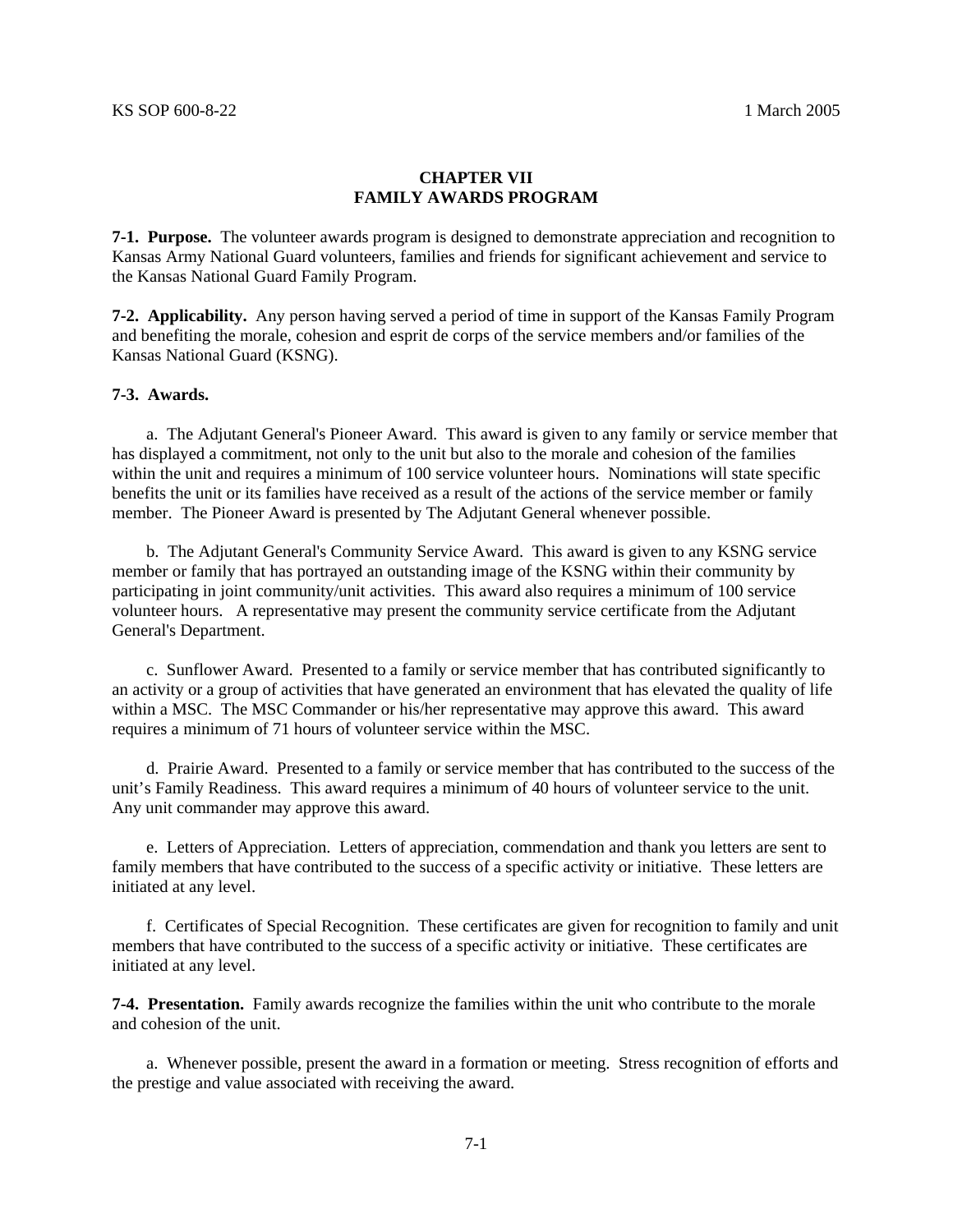b. Emphasize the significance placed on them by the KSNG leadership.

# **7-5. Administrative Procedures.**

 a. Nominations for the Adjutant General's Pioneer Award and the Adjutant General's Service Award are forwarded through channels to AGKS-HRO, ATTN: Kansas Family Program.

b. Nominations will be submitted in memorandum format.

 c. AGKS-HRO-FP will provide the certificate for the Sunflower, Prairie Awards, and Certificates of Special Recognition.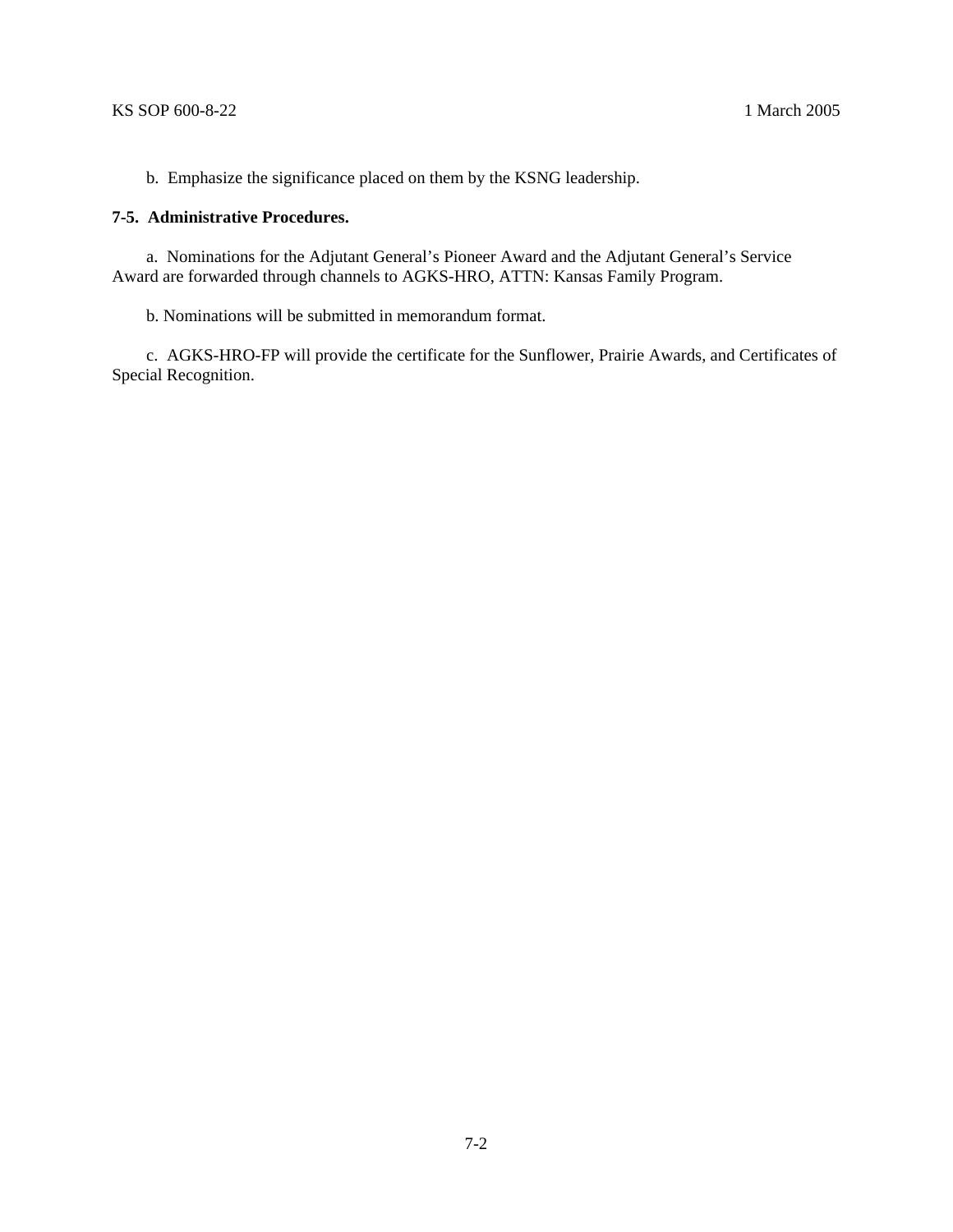# **CHAPTER VIII Retirement Awards and Certificates**

**8-1. Purpose.** This chapter establishes Kansas Army National Guard policy regarding retirement awards and certificates.

**8-2. Applicability.** All Kansas Army National Guard Soldiers whose service is characterized as honorable and who retire eligible for retirement pay at age 60 are entitled to recognition for their service to the Nation and to the State.

**8-3. Responsibility.** MSCs are responsible for initiating all retirement awards and certificates in a timely and efficient manner. No Kansas Army National Guard Retiree will retire without proper recognition. The dignified treatment of Kansas National Guardsmen in honoring their service and sacrifice is critical not only for the individual Soldier, but for the Kansas Army National Guard as well. Commanders must personally monitor this process as part of their overall strength improvement program.

# **8-4. Awards and Certificates.**

- a. Retirement awards such as a Legion of Merit or Meritorious Service Medal.
- b. Certificate of Retirement (DD Form 363A).
- c. Presidential Certificate of Appreciation (DD Form 2542).
- d. Presidential Letter of Appreciation for retirees with 30 years of service.
- e. Governor's Letter of Appreciation (All).
- f. Retirement Flag.
- g. Spouse Certificate (DD Form 5332 and DD Form 5332-1).
- h. Retirement Ceremony.

**8-5. Presentation.** Retirement awards significantly recognize long and faithful service.

 a. Awards and certificates will be presented during a mandatory retirement ceremony at which the Soldier and his family are publicly recognized with a formal presentation. These ceremonies are a Brigade level function and must be coordinated through the KSNG Command Group and/or Command Sergeant Major.

 b. Commanders or their designated representative must present and must emphasize the significance placed on the retiring Soldier's service and their family's sacrifice by the Kansas Army National Guard Leadership.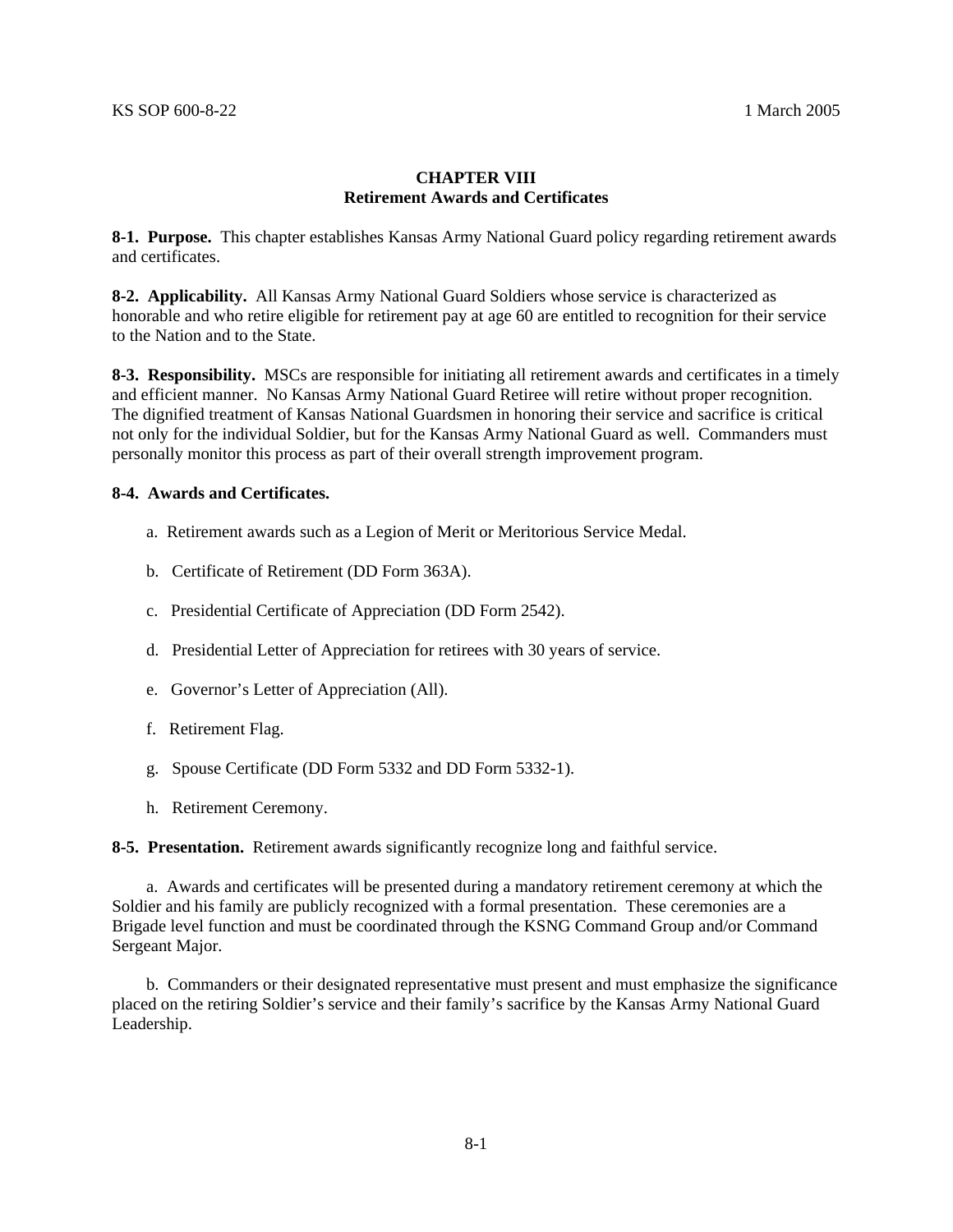# **8-6. Administrative Procedures.**

 a. Retirement Awards will be recommended and processed so that the award is available for presentation at the Retirement Ceremony. Legion of Merit awards are approved by the Commander, 5th U.S. Army. Due to extended processing time the DA Form 638 with associated documents for a Legion of Merit will be submitted through Joint Forces Headquarters, G-1, NLT 90 days prior to desired presentation date. Meritorious Service Medals are processed within the Kansas Army National Guard and should be submitted to the Joint Force Headquarters 30 days prior to the desired presentation date.

 b. Administrative procedures for Retirement Certificates, Presidential Certificates, and Spouse Certificates are outlined in AR 635-5. DD Form 2542, Presidential Certificate of Appreciation is issued to Soldiers who meet the criteria of para 7-2, AR 635-5 and transfer to the Retired Reserve. Those who have served 30 years of creditable service for retired pay purposes qualify for a retirement letter from the President. DOD Instruction 1348.34, Sep 13, 1989 prescribes authority and procedure for acquiring the Presidential Letter of Appreciation.

 c. The Governor's Letter of Appreciation is presented to those Soldiers who complete 20 years of qualifying service for retirement pay eligibility at age 60. Letters are requested through AGKS-DCSPER and are presented at the Retirement Ceremony following presentation of the Presidential Certificate and/or Letter.

 d. Retirement Flags are issued to Soldiers who complete 20 qualifying years of service for retirement pay eligibility at age 60. The flag is presented to the Soldier at the Retirement Ceremony following the presentation of the Governor's Letter of Appreciation. The flags are procured through USP&FO for Kansas. Units must request the flag through ULLS to SARSS1, USP&FO warehouse.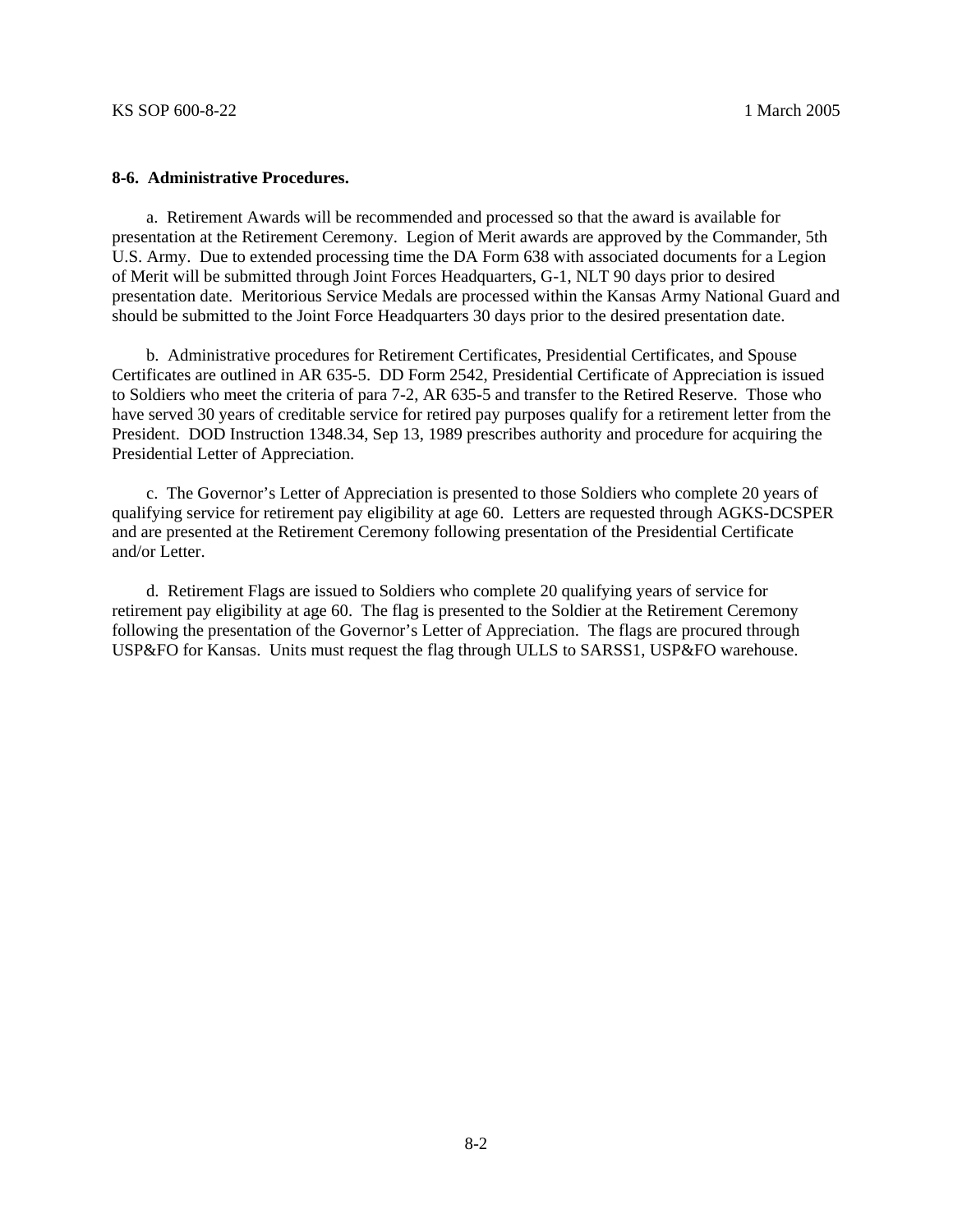# **CHAPTER IX Distribution of Awards Documents**

**9-1. Purpose.** This chapter establishes Kansas Army National Guard policy regarding documents related to the distribution of awards orders and certificates. Not only is it important to recognize the accomplishments of Soldiers, it is equally important to make appropriate distribution and archive of awards documents to assure permanent records are kept for historical purposes. Awards documents must be recorded in PERMS, the OPMF and published in the *Plains Guardian*.

**9-2. Responsibility.** Commanders and personnel officers at all levels are responsible to assure documents relating to awards such as the DA Form 638 and permanent orders are distributed and filed in personnel records.

**9-3. Distribution of Awards Orders and Certificates.** The following distribution of awards and certificates will be made by the commander publishing an order.

- a. 1 Individual Soldier indicated.
- b. 1 Permanent record at the headquarters.
- c. 1 Each higher headquarters.
- d. 1 AGKS-PAO (*Plains Guardian*).
- e. 1 AGKS-DCSPER-SIB.

**9-4. Awards from other organizations.** Many awards are given during the time a unit is mobilization and on active duty. Commanders, while mobilized will maintain a file of awards certificates and orders. When the unit is demobilized the Commander will assure copies of awards documents are distributed IAW Para 9-3 above. Copies of retirement awards such as the Distinguished Service Medal from FORSCOM and the Legion of Merit from 5th U.S. Army will be made and distribution accomplished IAW Para 9-3 above.

**9-5. Posthumous awards.** If awards are given posthumously to families, Casualty Assistance Officers will make copies of all awards, orders, or certificates prior to the presentation. These documents will be sent to AGKS-DCSPER-E in the most expeditious manner possible for placement in the deceased Soldiers permanent record before it is closed out and sent to the National Personnel Records Center.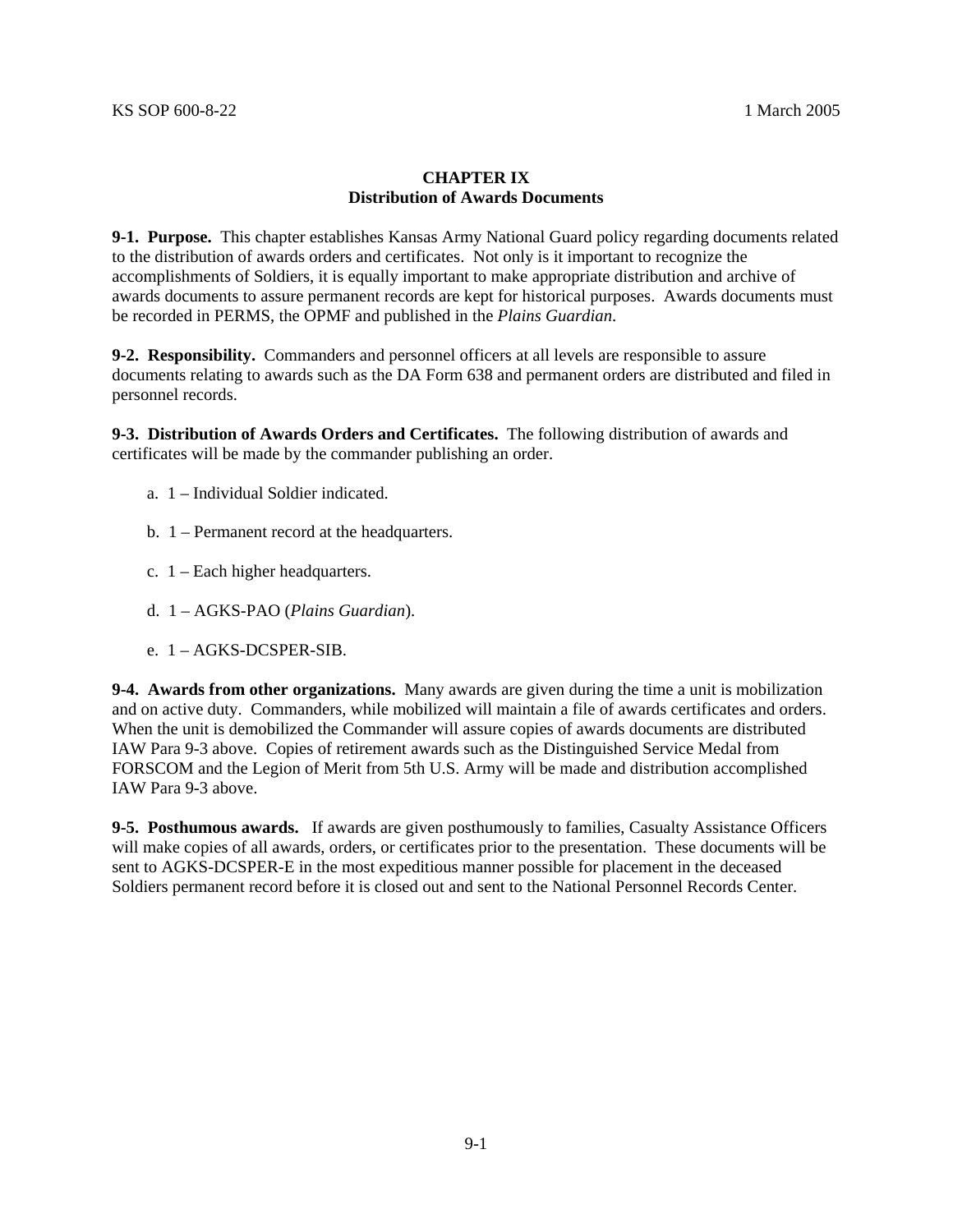#### **FEDERAL AWARDS**

| RANK:<br>NAME:                                                                                                                                                              |                |                                    | SSN:                                |  |
|-----------------------------------------------------------------------------------------------------------------------------------------------------------------------------|----------------|------------------------------------|-------------------------------------|--|
| UNIT:<br><u> 1980 - John Stein, Amerikaansk politiker (* 1900)</u>                                                                                                          |                |                                    | DATE:                               |  |
| The following award or appurtenance is awarded:<br>TYPE AWARD (Enter only one award per form). Abbreviation (AR 600-8-104)                                                  |                | LSDB Data<br>$(NGR 25-10)$         | PERIOD COVERED<br>(YYMMDD - YYMMDD) |  |
| Army Reserve Components Achievement Medal (AR-COMP-ACHVMT-MDL)<br>() First Award () Oak Leaf Cluster                                                                        |                | CASAWDAQ                           |                                     |  |
| National Defense Service Medal (NTL-DEF-SVC-MDL)<br>() First Award () Service Star                                                                                          |                | <b>CASAWDND</b>                    |                                     |  |
| Global War On Terrorism Service Medal                                                                                                                                       |                | <b>CASAWDTS</b>                    |                                     |  |
| Korean Defense Service Medal                                                                                                                                                |                |                                    |                                     |  |
| Armed Forces Reserve Medal (ARMED-FCS-RES-MDL)<br>() M Device (Contingency Operation) () 1st 10 Yr Period - Bronze<br>() 2nd 10 Yr Period-Silver () 3rd 10 Yr Period - Gold |                | <b>CASAWDAM</b>                    |                                     |  |
| Humanitarian Service Medal (HUM-SVC-MDL)<br>() First Award () Bronze Service Star                                                                                           |                | <b>CASAWDHS</b>                    |                                     |  |
| NCO Professional Development Ribbon (NCO-PROF-DEV-RBN)<br>() Primary () Basic () Advance () Senior                                                                          |                | <b>CASAWDNP</b>                    |                                     |  |
| Army Service Ribbon (ARMY-SVC-RBN)                                                                                                                                          |                | <b>CASAWDSR</b>                    |                                     |  |
| Army Reserve Components Overseas Training Ribbon (ARCOTR)<br>() First Award () Numeral                                                                                      |                | <b>CASAWDOT</b>                    |                                     |  |
| Kuwait Liberation Medal: () Saudi Arabia (KU-LIB-MDL-SA)<br>$( )$ Kuwait                                                                                                    | (KU-LIB-MDL-K) | <b>FORNAWKL</b><br><b>FORNAWKU</b> |                                     |  |

2. I certify that the soldier has qualified for the award. If the award is for long service, the soldier has completed the required years of service. If the award is for accomplishment, the soldier has met all requirements specified by statue.

3. I certified that the soldier is not currently under suspension of favorable personnel actions.

Signature of Awarding Official

Printed or Typed Name of Awarding Official

Rank/Title

FORWARD ORIGINAL KSARNG FORM 638 PLUS TWO COPIES TO AGKS-DCSPER-SIB FOR PROCESSING KSARNG Form 638 (1 March 2005)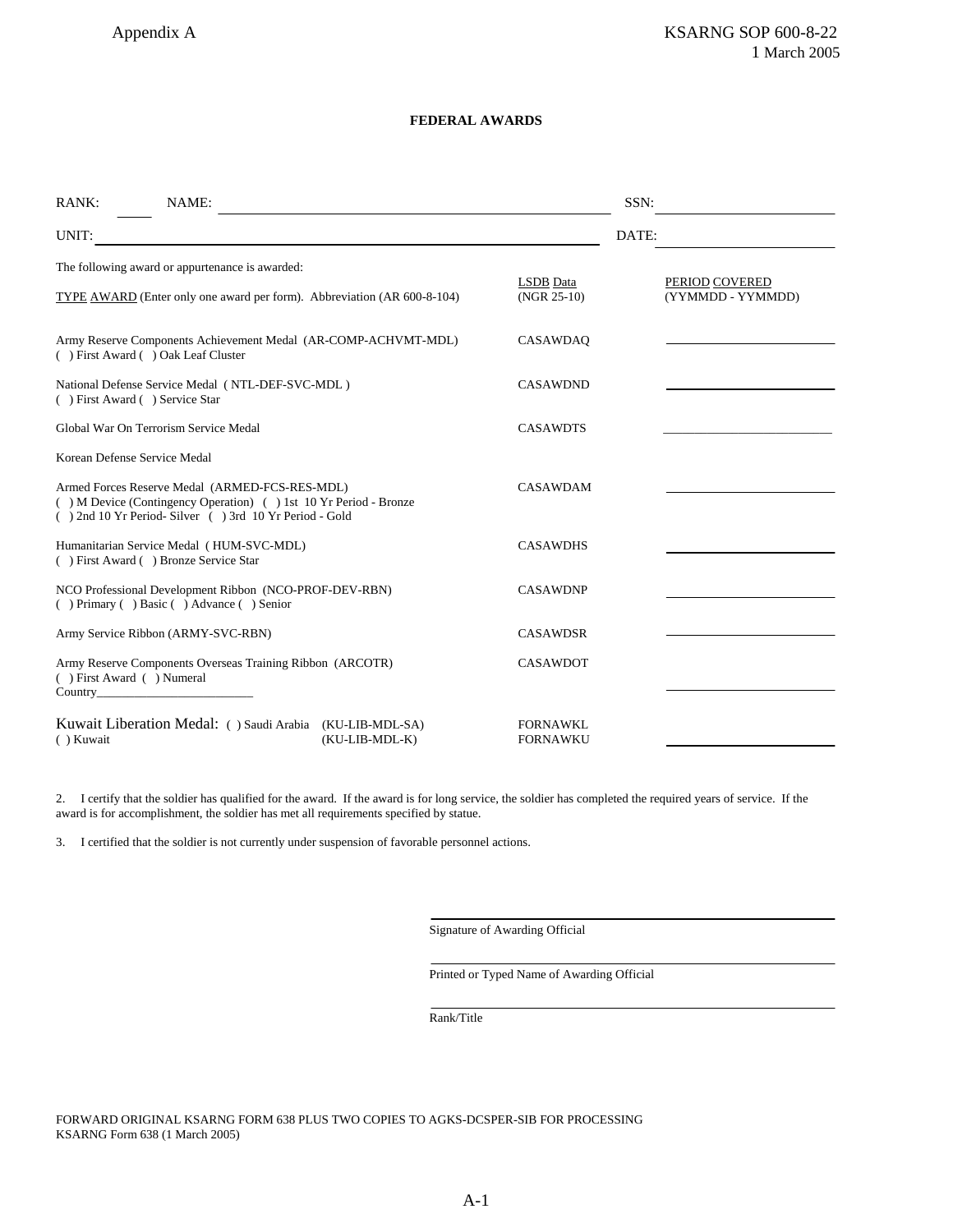#### **STATE AWARDS**

| RANK:                              | NAME:                                                                                                                                                                               |                  | SSN:              |  |
|------------------------------------|-------------------------------------------------------------------------------------------------------------------------------------------------------------------------------------|------------------|-------------------|--|
| UNIT:                              |                                                                                                                                                                                     |                  | DATE:             |  |
|                                    | The following award or appurtenance is awarded:                                                                                                                                     | <b>LSDB</b> Data | PERIOD COVERED    |  |
|                                    | TYPE AWARD (Enter only one award per form                                                                                                                                           | $(NGP 25-10)$    | (YYMMDD - YYMMDD) |  |
|                                    | Kansas National Guard State Emergency Duty Service Ribbon (KEDR)<br>$( )$ 2nd – 4th Award Sunflower Device<br>() Each 5yr subsequent 5 yrs of Qualifying Svc Award Sunflower Device | <b>KNGEMDYR</b>  |                   |  |
|                                    | Kansas State Counter-Drug Service Ribbon (KSCDSR)<br>$( )$ 2nd – 4th Award Sunflower Device<br>() Each 5yr subsequent 5 yrs of Qualifying Svc Award Sunflower Device                | <b>KSSTCDSR</b>  |                   |  |
| Kansas Service Medal (KNGSM)       | (c) Class I 5 Yr. Ribbon (c) Medal Set (c) Class II 10 Yr. Ribbon (c) Class III 20 Yr. Ribbon<br>$($ Class IV 30 Yr. Ribbon $($ Class V 40 Yr. Ribbon                               | <b>KSNGSVCM</b>  |                   |  |
|                                    | Kansas Army National Guard Strength Management Ribbon<br>() 2nd -4th Award Bronze Oak leaf Device () 5th -9th Award Silver Oak Leaf Device                                          | <b>KSNGSMRB</b>  |                   |  |
| $( )$ Bronze OLC 2nd $-$ 4th award | Kansas National Guard Homeland Defense Service Ribbon                                                                                                                               | <b>KSNFHDSR</b>  |                   |  |

2. I certify that the soldier has qualified for the award. If the award is for long service, the soldier has completed the required years of service. If the award is for accomplishment, the soldier has met all requirements specified by statue.

3. I certified that the soldier is not currently under suspension of favorable personnel actions.

Signature of Awarding Official

Printed or Typed Name of Awarding Official

Rank/Title

FORWARD ORIGINAL KSARNG FORM 639 PLUS TWO COPIES TO AGKS-DCSPER-SIB FOR PROCESSING.

KSARNG Form 639 (1 March 2005)